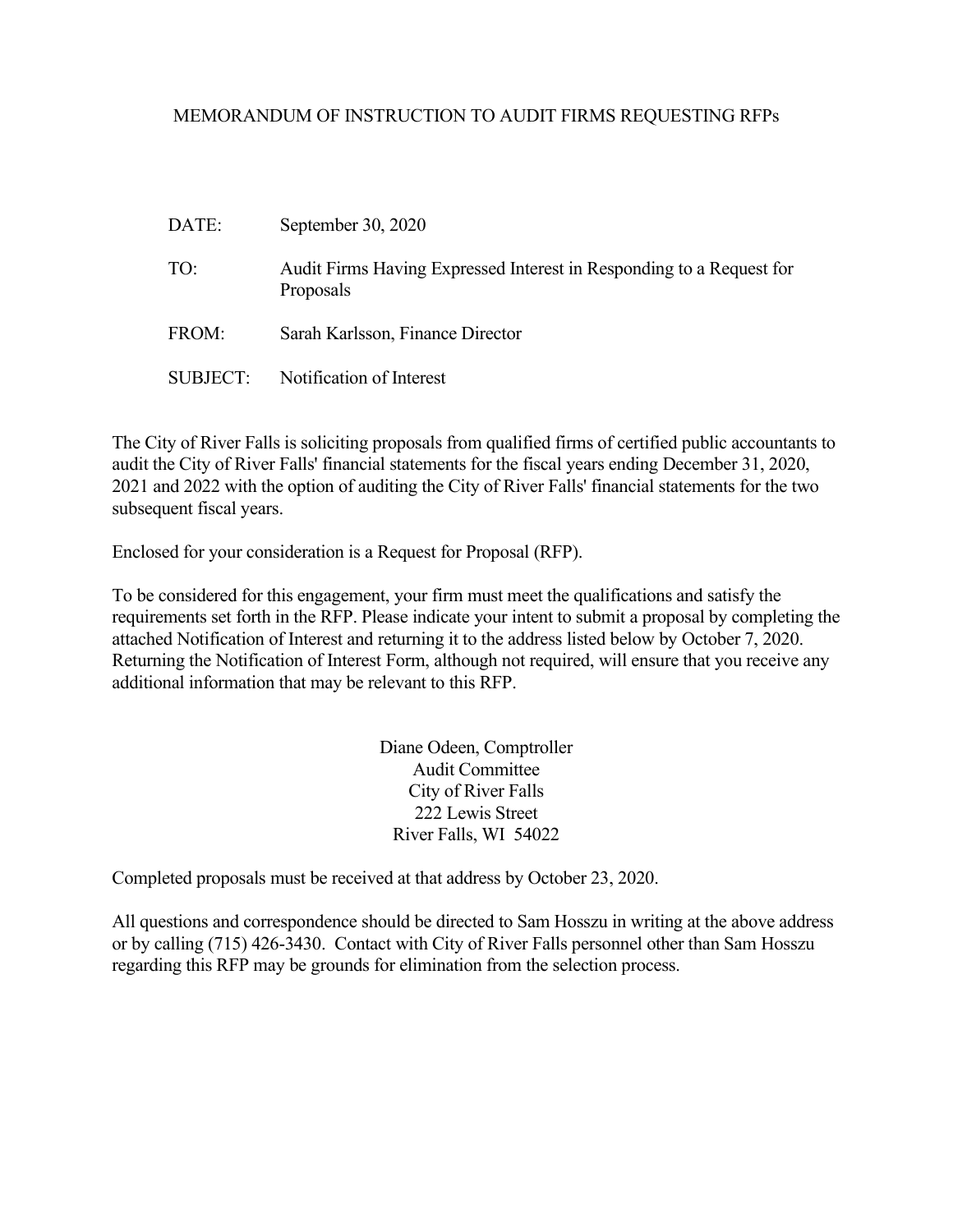#### NOTIFICATION OF INTEREST

# [ACCOUNTING FIRM'S LETTERHEAD]

Ms. Diane Odeen, Comptroller Audit Committee City of River Falls 222 Lewis Street River Falls, WI 54022

### NOTIFICATION OF INTEREST

Dear Ms. Odeen:

Our firm is interested in submitting a proposal to audit the City of River Falls' financial statements for the fiscal years ending December 31, 2020, 2021 and 2022 with the option of auditing the City of River Falls' financial statements for the two subsequent fiscal years, as set forth in the request for proposal (RFP) dated September 30, 2020.

Yours very truly,

[AUDIT FIRM]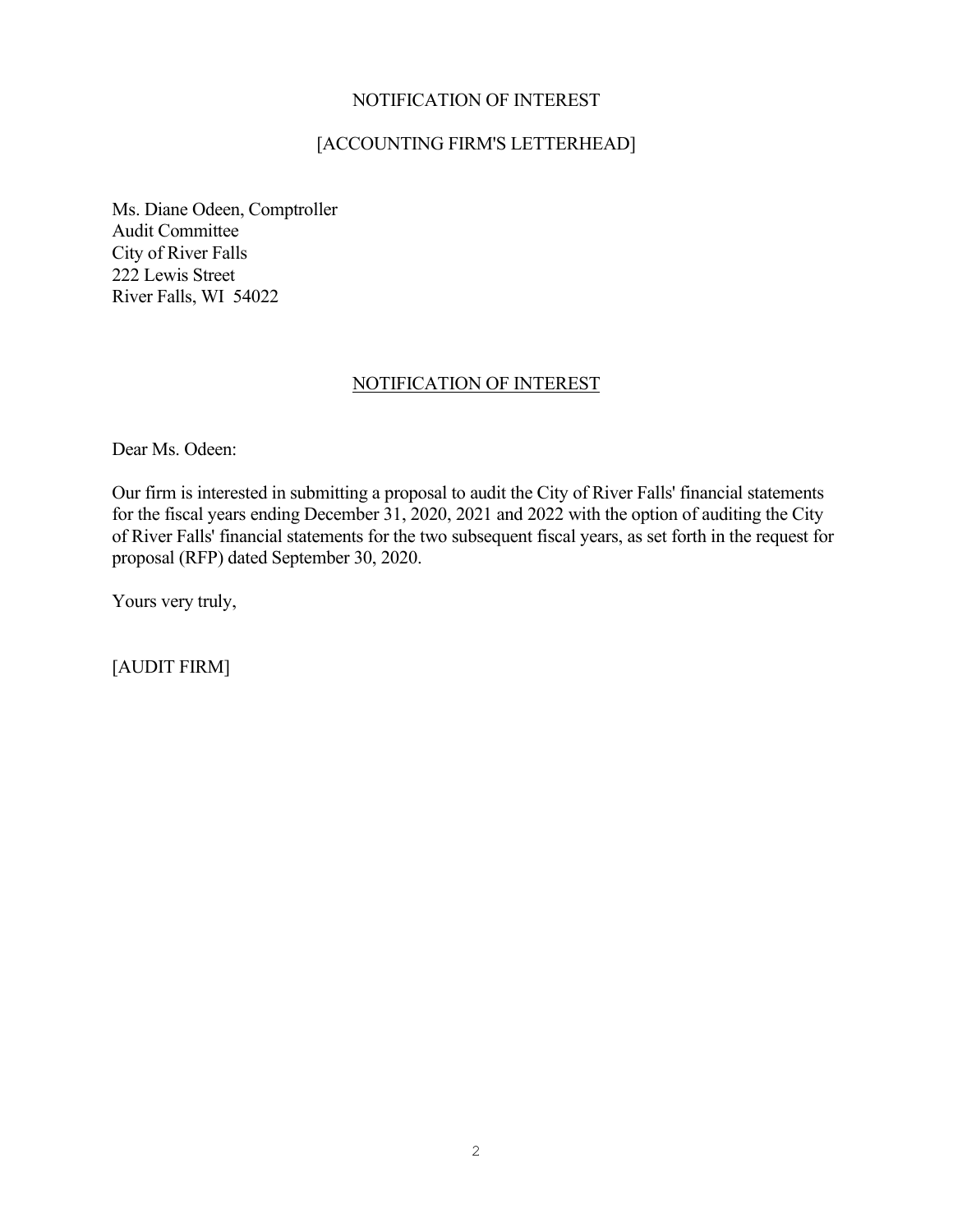# CITY OF RIVER FALLS, WISCONSIN

# AUDIT COMMITTEE

# REQUEST FOR PROPOSALS

FOR

PROFESSIONAL AUDITING SERVICES

### SEPTEMBER 30, 2020

222 Lewis Street, River Falls, Wisconsin 54022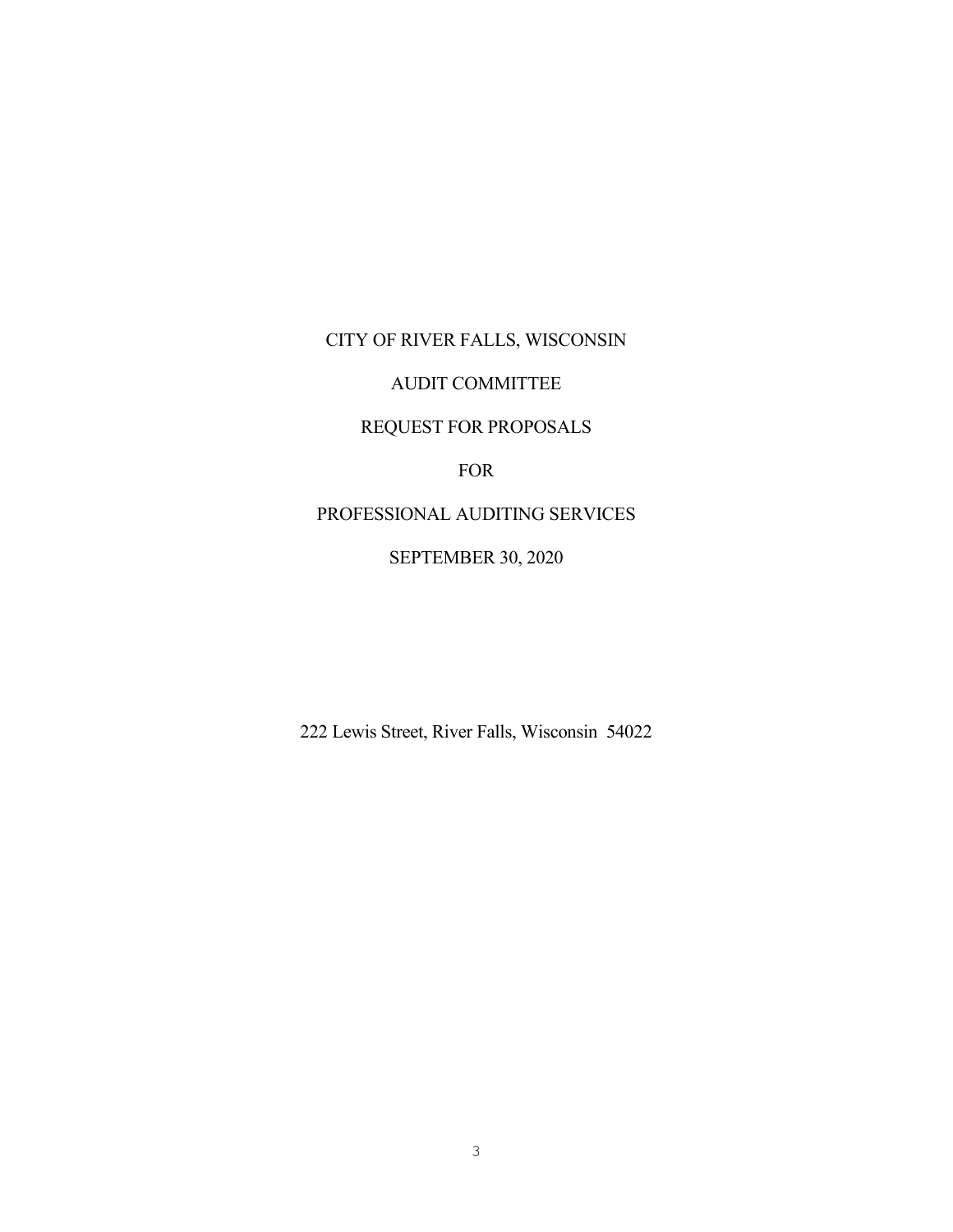# CITY OF RIVER FALLS, WISCONSIN

# REQUEST FOR PROPOSALS

# TABLE OF CONTENTS

### I. INTRODUCTION

- A. General Information
- B. Term of Engagement
- C. Subcontracting

# II. NATURE OF SERVICES REQUIRED

- A. General
- B. Scope of Work to be performed
- C. Auditing Standards to be followed
- D. Reports to be issued
- E. Special Considerations
- F. Working Paper Retention and Access to Working Papers

# III. DESCRIPTION OF THE GOVERNMENT

- A. Name and Telephone Number of Contact Persons/Organizational Chart/Location of Offices
- B. Background Information
- C. Fund Structure
- D. Budgetary Basis of Accounting
- E. Federal and State Financial Assistance
- F. Pension Plans
- G. Component Units
- H. Joint Ventures
- I. Magnitude of Finance Operations
- J. Computer Systems
- K. Availability of Prior Reports and Working Papers

# IV. TIME REQUIREMENTS

- A. Proposal Calendar
- B. Date Contract to be awarded
- C. Notification and Contract Dates
- D. Schedule for the 2020 Fiscal Year Audit
	- 1. Detail Audit Plan and Programs
	- 2. Fieldwork
	- 3. Draft Reports
- E. Entrance Conferences, Progress Reporting and Exit Conferences
- F. Date Final Report is due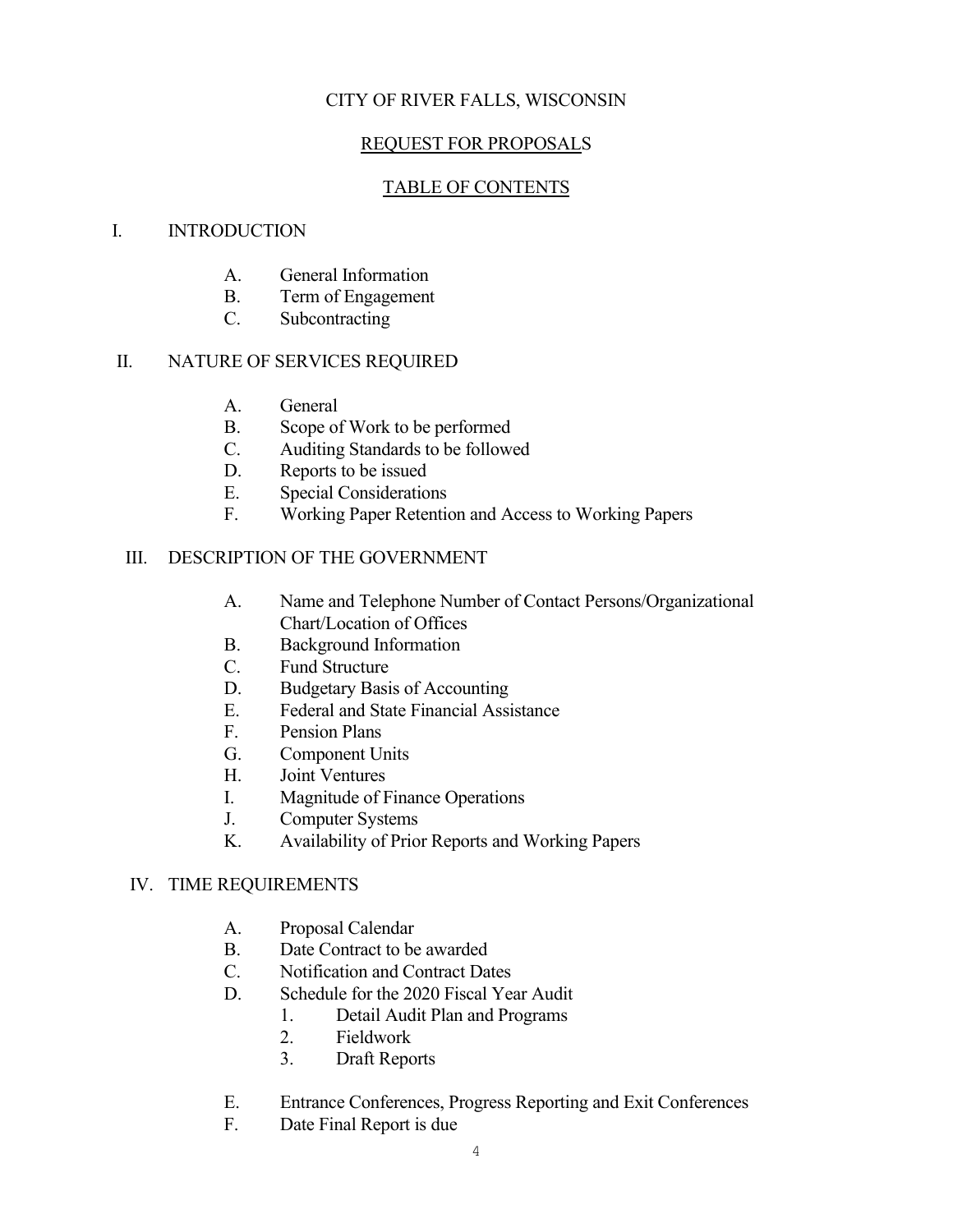# V. ASSISTANCE TO BE PROVIDED TO THE AUDITOR AND REPORT PREPARATION

- A. Finance Department and Clerical Assistance
- B. Statements and Schedules to be prepared by the Staff of the City of River Falls
- C. Work Area, Telephone, Photocopying & FAX Machines
- D. Report Preparation

### VI. PROPOSAL REQUIREMENTS

- A. General Requirements
	- 1. Inquiries
	- 2. Submission of Proposals
- B. Technical Proposal
	- 1. General Requirements
	- 2. Independence
	- 3. License to Practice in Wisconsin
	- 4. Firm Qualifications and Experience
	- 5. Partner, Supervisory and Staff Qualifications and Experience
	- 6. Prior Engagements with the City of River Falls
	- 7. Similar Engagements with Other Government Entities
	- 8. Specific Audit Approach
	- 9. Identification of Anticipated Potential Audit Problems
- 10. Report Format
	- C. Sealed Dollar Cost Bid
		- 1. Total All-Inclusive Maximum Price
		- 2. Rates by Partner, Specialist, Supervisory and Staff Level Times Hours Anticipated for Each
		- 3. Out-of-pocket Expenses in the Total All-inclusive Maximum Price and Reimbursement Rates
		- 4. Rates for Additional Professional Services
		- 5. Manner of Payment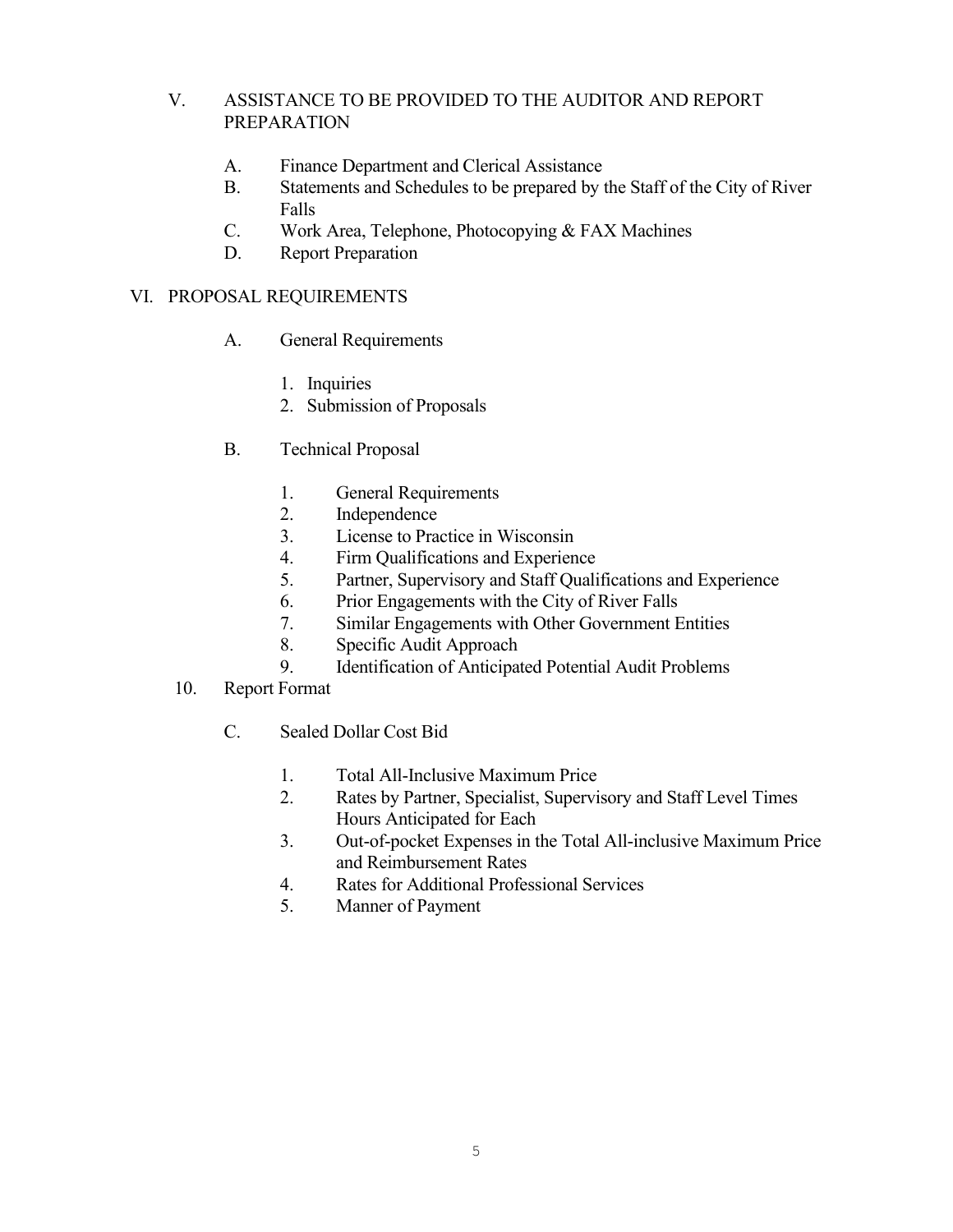# VII. EVALUATION PROCEDURES

- A. Audit Committee
- B. Review of Proposals<br>C. Evaluation Criteria
- Evaluation Criteria
	- 1. Mandatory Elements
	- 2. Technical Qualifications
	- 3. Price
- D. Oral Presentations<br>E. Final Selection
- Final Selection
- F. Right to Reject Proposals

# **APPENDICES**

- A. List of Key Personnel, Office Locations and Telephone Numbers
- B. Proposer Guarantees
- C. Proposer Warranties
- D. Format for Schedule of Professional Fees and Expenses to Support the Total All-Inclusive Maximum Price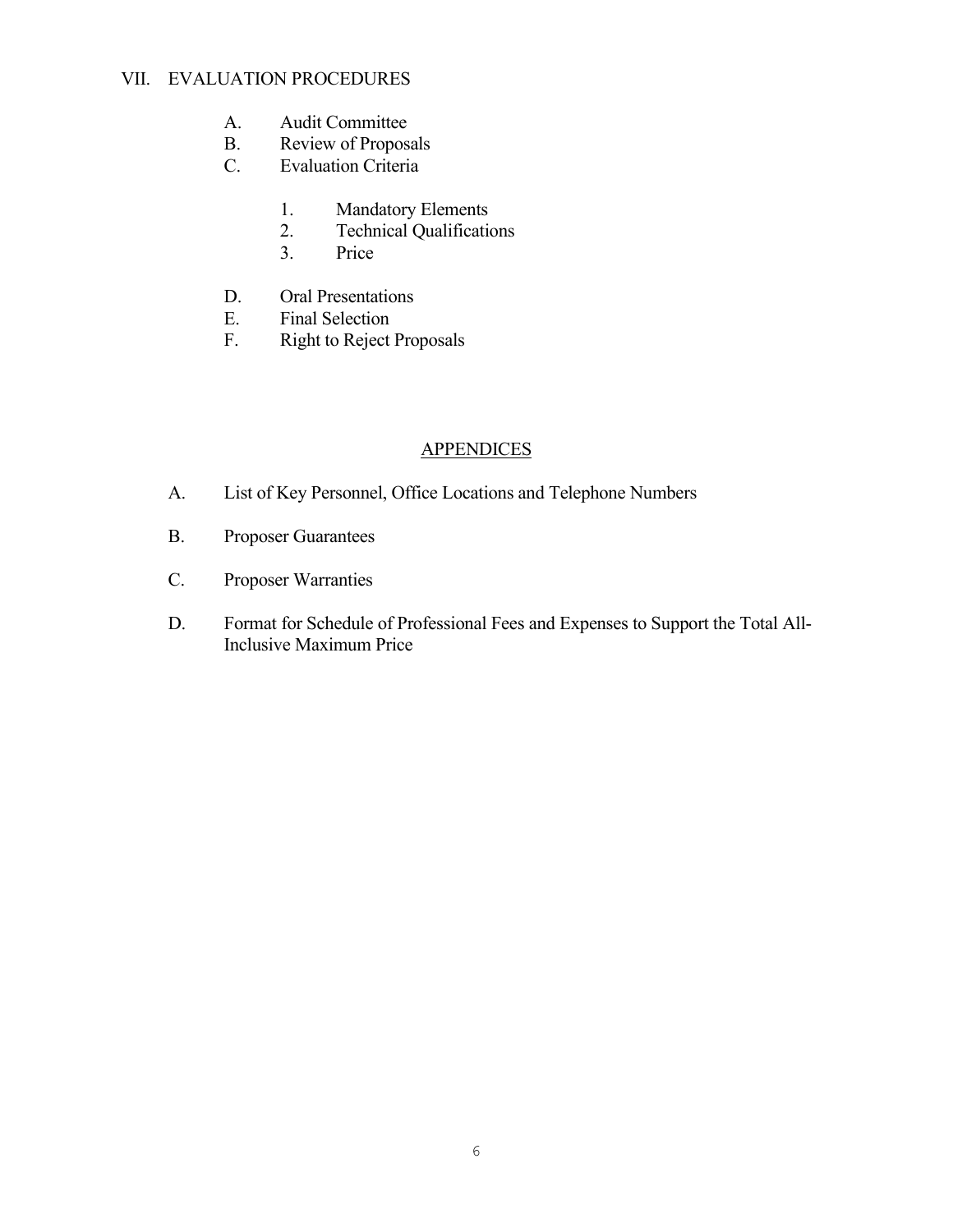# CITY OF RIVER FALLS, WISCONSIN REQUEST FOR PROPOSALS

#### I. INTRODUCTION

#### A. General Information

The City of River Falls is requesting proposals from qualified firms of certified public accountants to audit its financial statements for the fiscal year ending December 31, 2020, 2021 and 2022 with the option of auditing its financial statements for each of the two subsequent fiscal years. These audits are to be performed in accordance with generally accepted auditing standards, the standards set forth for financial audits in the General Accounting Office's (GAO) Government Auditing Standards (GAS), the provisions of the federal Single Audit Act and U.S. Office of Management and Budget (OMB) Circular A-133, Audits of States, Local Governments, and Non-Profit Organizations.

There is no expressed or implied obligation for the City of River Falls to reimburse responding firms for any expenses incurred in preparing proposals in response to this request. Any inquiries concerning the request for proposals should be addressed to Sam Hosszu.

To be considered, five copies of a proposal must be received by Diane Odeen, Comptroller at 222 Lewis Street by 5:00 p.m. on Friday, October 23, 2020. The City of River Falls reserves the right to reject any or all proposals submitted.

Proposals submitted will be evaluated by a four member Audit Committee. During the evaluation process, the Audit Committee and the City of River Falls reserve the right, where it may serve the City of River Falls' best interest, to request additional information or clarifications from proposers, or to allow corrections of errors or omissions. At the discretion of the City of River Falls or the Audit Committee, firms submitting proposals may be requested to make oral presentations as part of the evaluation process.

The City of River Falls reserves the right to retain all proposals submitted and to use any ideas in a proposal regardless of whether that proposal is selected. Submission of a proposal indicates acceptance by the firm of the conditions contained in this request for proposals, unless clearly and specifically noted in the proposal submitted and confirmed in the contract between the City of River Falls and the firm selected.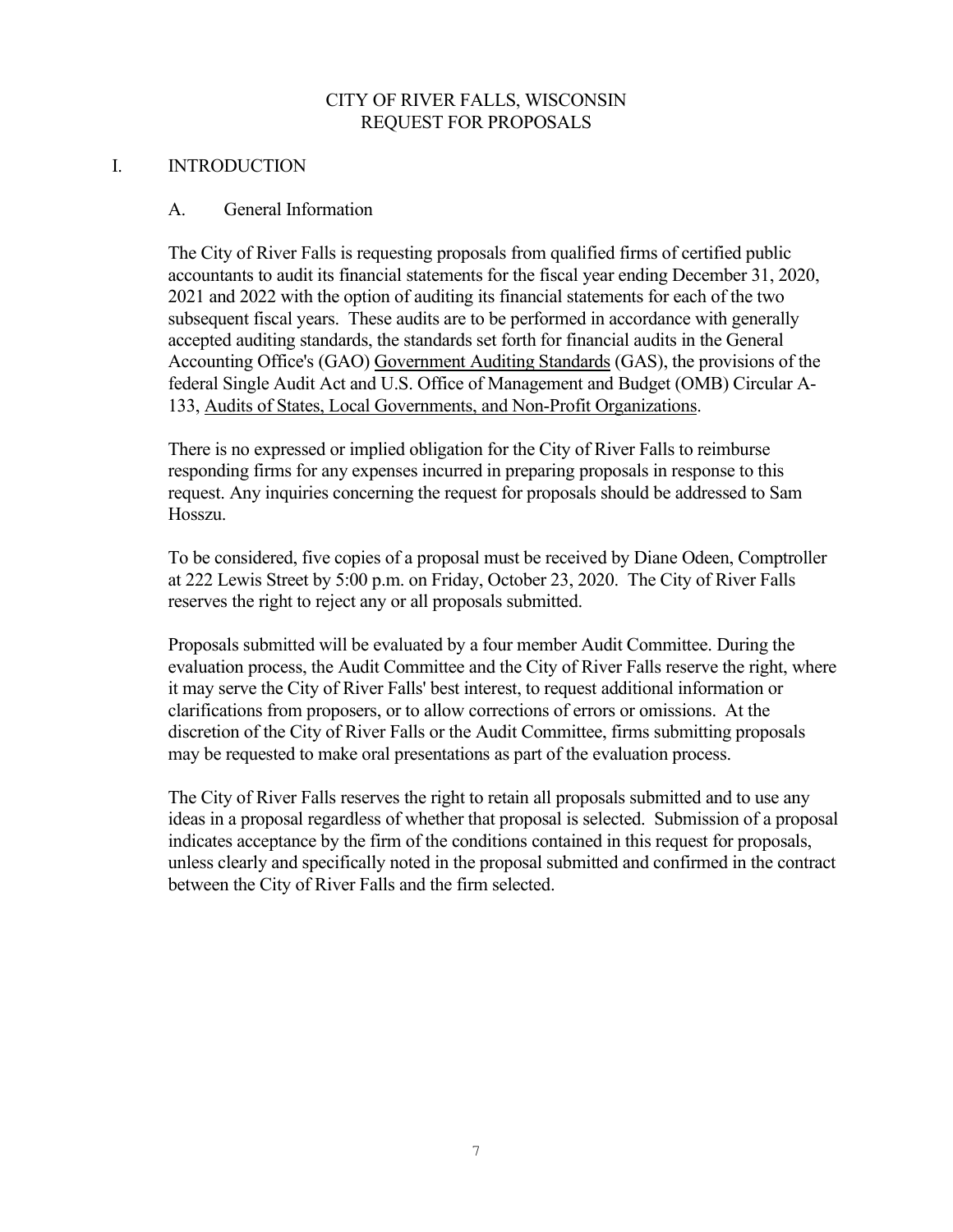It is anticipated the selection of a firm will be completed by November 30, 2020. Following the notification of the selected firm it is expected a contract will be executed between both parties by December 15, 2020.

# B. Term of Engagement

A three year contract plus a two year extension is contemplated, subject to the annual review and recommendation of the Audit Committee, the satisfactory negotiation of terms (including a price acceptable to both the City of River Falls and the selected firms), the concurrence of the City of River Falls City Council and the annual availability of an appropriation.

### C. Subcontracting

Firms submitting proposals are encouraged to consider subcontracting portions of the engagement to small audit firms or audit firms owned and controlled by socially and economically disadvantaged individuals. If this is to be done, that fact, and the name of the proposed subcontracting firms, must be clearly identified in the proposal. Following the award of the audit contract, no additional subcontracting will be allowed without the express prior written consent of the City of River Falls.

# II. NATURE OF SERVICES REQUIRED

#### A. General

The City of River Falls is soliciting the services of qualified firms of certified public accountants to audit its financial statements for the fiscal year ending December 31, 2020, 2021 and 2022 with the option to audit the City of River Falls' financial statements for each of the two subsequent fiscal years. These audits are to be performed in accordance with the provisions contained in this request for proposals.

- B. Scope of Work to be performed
- 1. The combined financial statements shall be compiled by the Auditors from the City's computerized records. The Auditors will perform a financial and compliance audit to determine
	- a) whether the combined financial statements of the City present fairly the financial position and the results of financial operations in accordance with generally accepted accounting principals and
	- b) whether the City has complied with laws and regulations that may have a material effect upon the financial statements.
- 2. The Auditors will examine the City's internal accounting controls and accounting procedures and render written reports of their findings and recommendations to the Audit Committee.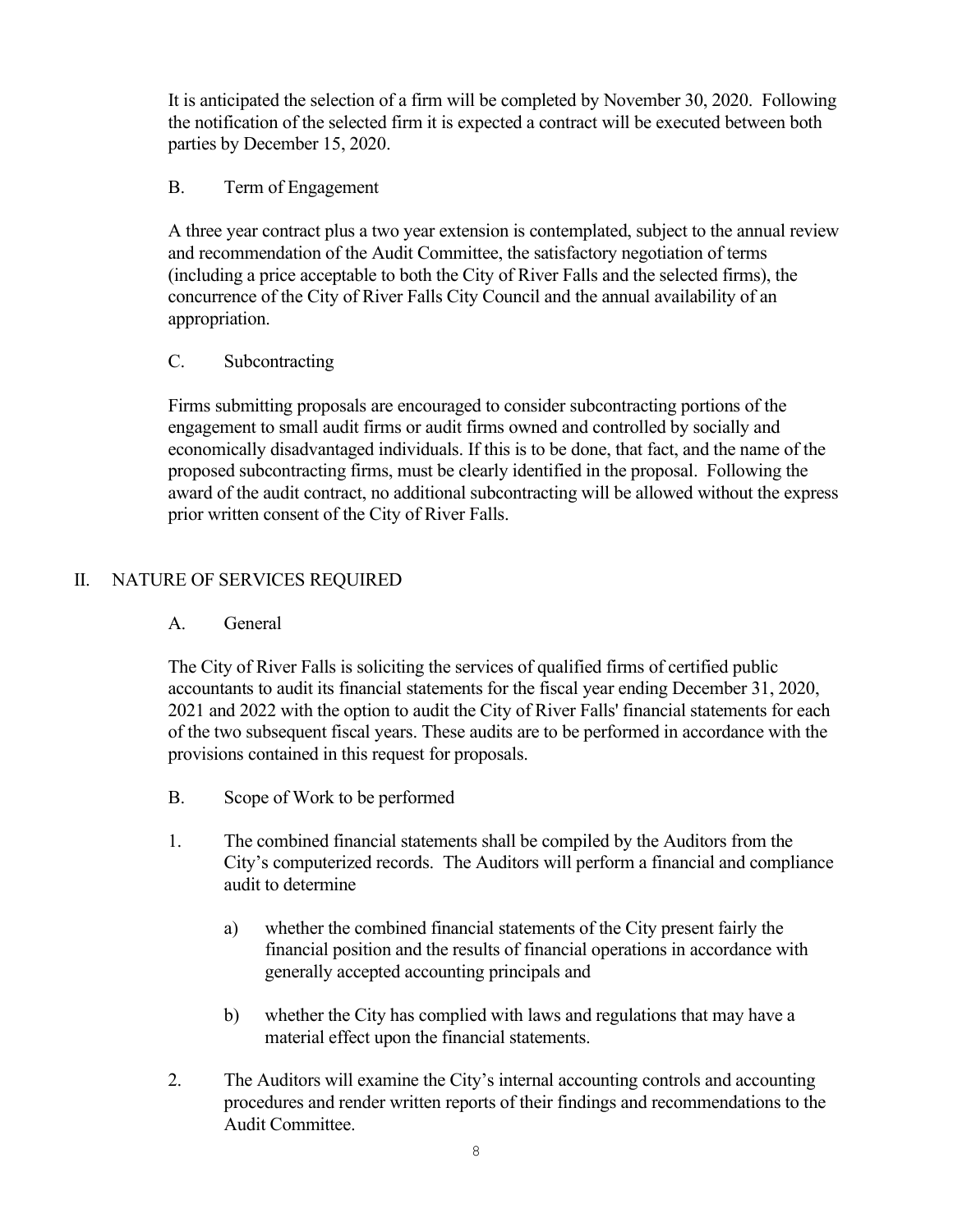- 3. The examination shall be made and reports rendered in accordance with generally accepted government auditing standards.
- 4. Prior to issuing their final reports, the Auditors will meet with representatives of the Finance department.
- 5. The Auditors may be consulted occasionally throughout the year as an information resource. The Auditors may be asked to provide guidance on implementation of GASB requirements and specifics of Federal and State regulations as they may affect local government accounting. Costs associated with occasional consulting should be included in the total price proposal.
- C. Auditing Standards to Be Followed

To meet the requirements of this request for proposals, the audit shall be performed in accordance with generally accepted auditing standards as set forth by the American Institute of Certified Public Accountants, the standards for financial audits set forth in the U.S. General Accounting Office's (GAO)Government Auditing Standards (GAS), the provisions of the Single Audit Act and the U.S. Office of Management and Budget (OMB) Circular A-133, Audits of States, Local Governments and Non-Profit Organizations.

# D. Reports to be issued

Following the completion of the audit of the fiscal year's financial statements, the auditor shall issue the following reports:

- 1. Independent auditors report (15 copies)
- 2. Management letter of comments and recommendations (15 copies)
- 3. Federal Awards supplemental information report with auditor's opinions, schedule of federal awards expenditures, comments and recommendations (15 copies) if required
- 4. Annual Tax Increment Reports (5 copies)
- 5. Tax Increment Audits (5 copies) if required

The auditor shall communicate in a letter to management any reportable conditions found during the audit. A reportable condition shall be defined as a significant deficiency in the design or operation of the internal control structure, which could adversely affect the organization's ability to record, process, summarize, and report financial data consistent with the assertions of management in the financial statements.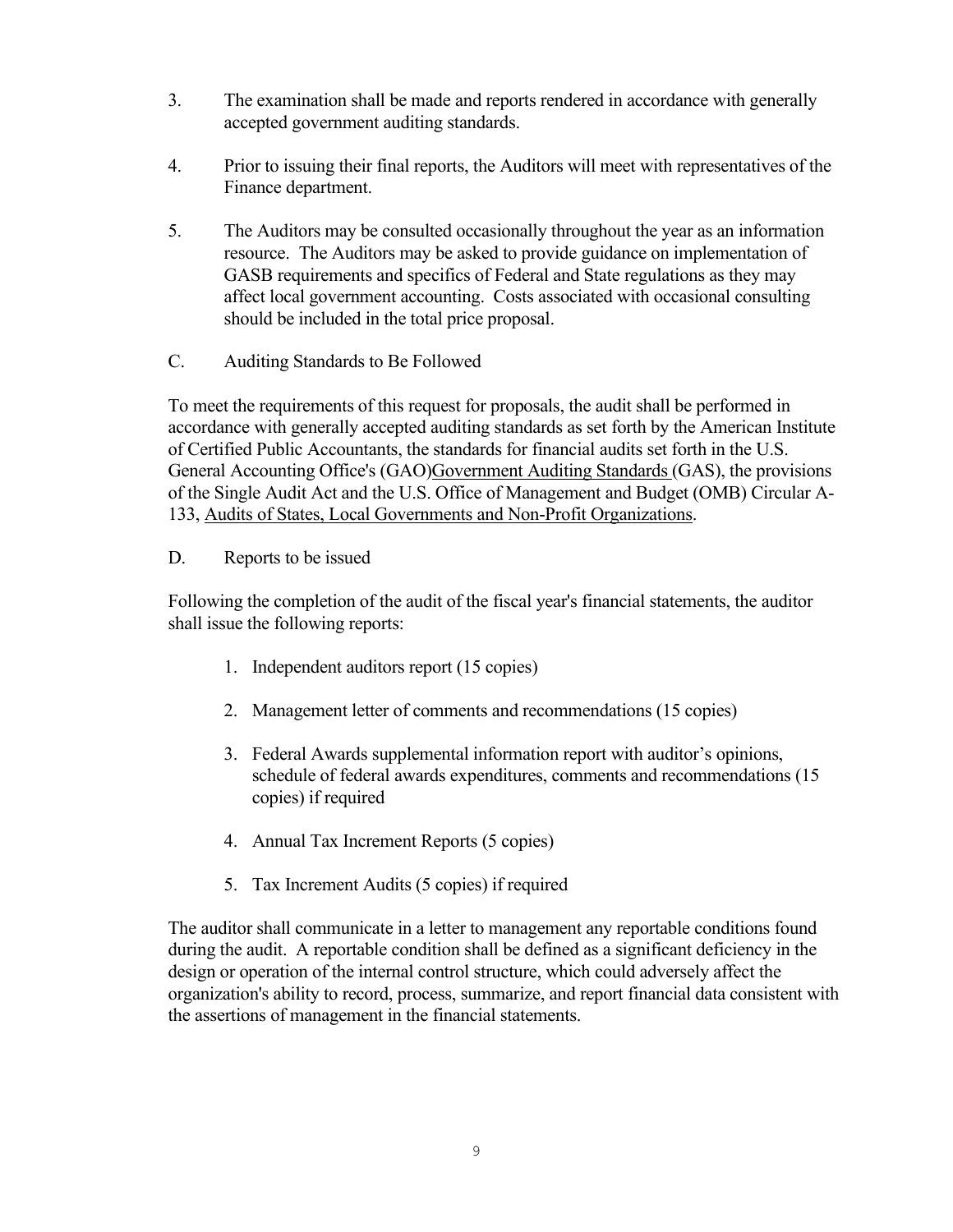Report all irregularities and illegal acts. Auditors shall be required to make an immediate, written report of all irregularities and illegal acts of which they become aware to the following parties:

Dan Toland, Mayor, City of River Falls Diane Odeen, Comptroller, City of River Falls Scot Simpson, City Administrator

Reporting to the audit committee. Auditors shall assure themselves that the City of River Falls' audit committee is informed of each of the following:

- 1. The auditor's responsibility under generally accepted auditing standards
- 2. Significant accounting policies
- 3. Management judgments and accounting estimates
- 4. Significant audit adjustments
- 5. Other information in documents containing audited financial statements
- 6. Disagreements with management
- 7. Management consultation with other accountants
- 8. Major issues discussed with management prior to retention
- 9. Difficulties encountered in performing the audit
- E. Special Considerations
	- 1. A list of findings and other weaknesses from the City of River Falls' most recent financial statement audit are available upon request. Management believes that all matters have been or are being resolved.
- F. Working Paper Retention and Access to Working Papers

All working papers and reports must be retained, at the auditor's expense, for a minimum of three (3) years following audit completion, unless the firm is notified in writing by the City of River Falls of the need to extend the retention period. The auditor will be required to make working papers available, upon request, to the following parties or their designees:

City of River Falls, Wisconsin

Wisconsin Department of Transportation

U.S. General Accounting Office (GAO)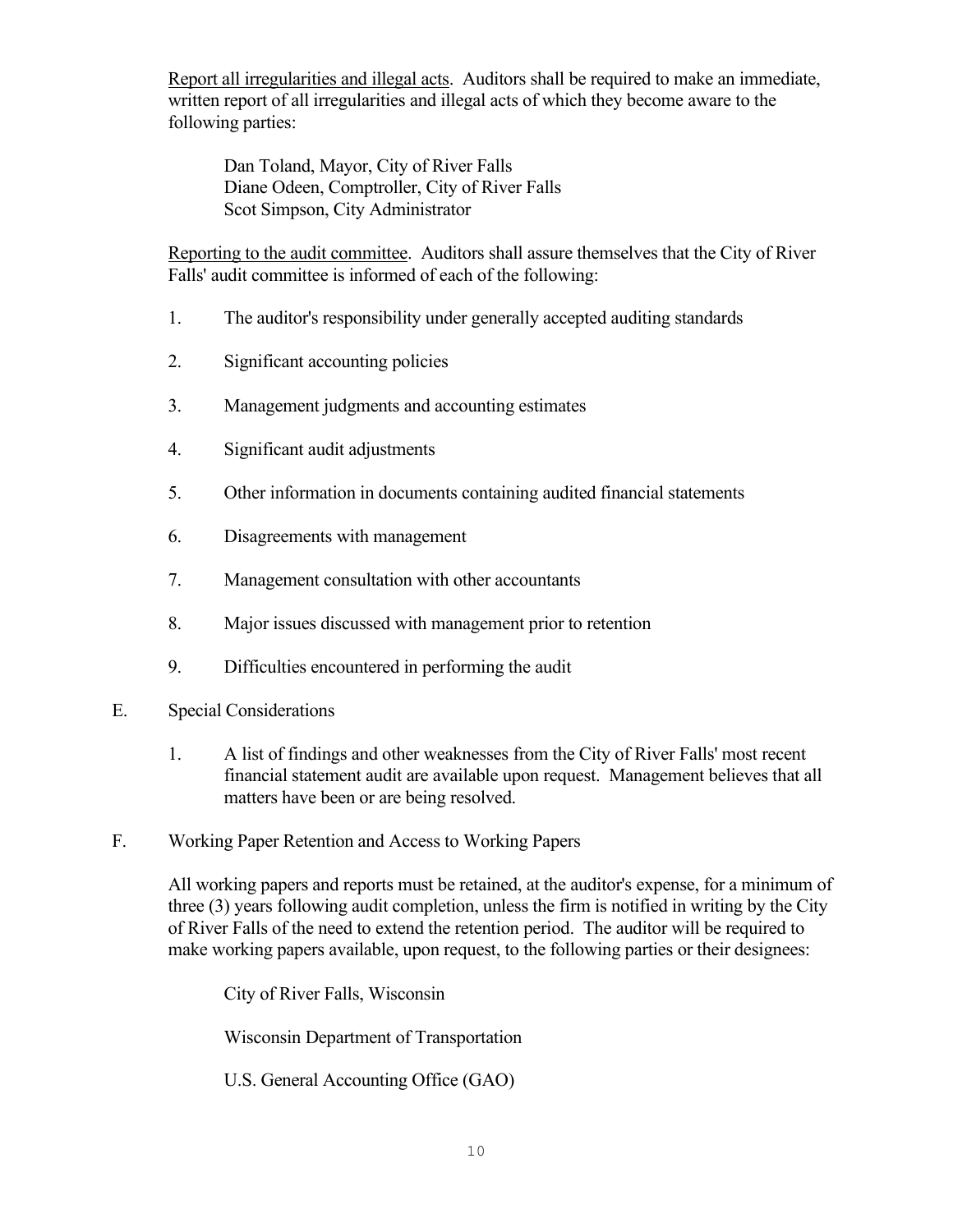Parties designated by the federal or state governments or by the City of River Falls as part of an audit quality review process

Auditors of entities of which the City of River Falls is a subrecipient of grant funds

In addition, the firm shall respond to the reasonable inquiries of successor auditors and allow successor auditors to review working papers relating to matters of continuing accounting significance.

# III. DESCRIPTION OF THE GOVERNMENT

A. Name and Telephone Number of Contact Persons/Organizational Chart/Location of **Offices** 

The auditor's principal contact with the City of River Falls will be Sam Hosszu, Senior Accountant, or a designated representative, who will coordinate the assistance to be provided by the City of River Falls to the auditor.

A list of key personnel with the location of their principal offices (Appendix A) is attached.

#### B. Background Information

The City of River Falls serves an area of 6.5 square miles with a population of 15,835. The City of River Falls' fiscal year begins on January 1 and ends on December 31.

The City of River Falls provides full services to its citizens. Services include police safety; fire safety; ambulance services (to be transitioned to a third party in the  $4<sup>th</sup>$ quarter of 2020); community development; building and housing inspection; planning; engineering; public library; general administrative services; street and park maintenance; street lighting, stormwater; recreation; water, sewer and electric utilities; solid waste and taxi service.

The City of River Falls has a total payroll of \$8,702,000 covering 115 full-time, 54 part-time and casual, 0 seasonal and 9 temporary employees.

More detailed information on the government and its finances can be found in 2020 – 2021 Budget, 2019 Financial Statements and Audit Report, available on the City's website www.rfcity.org.

## C. Fund Structure

The City of River Falls uses the following fund types and account groups in its financial reporting: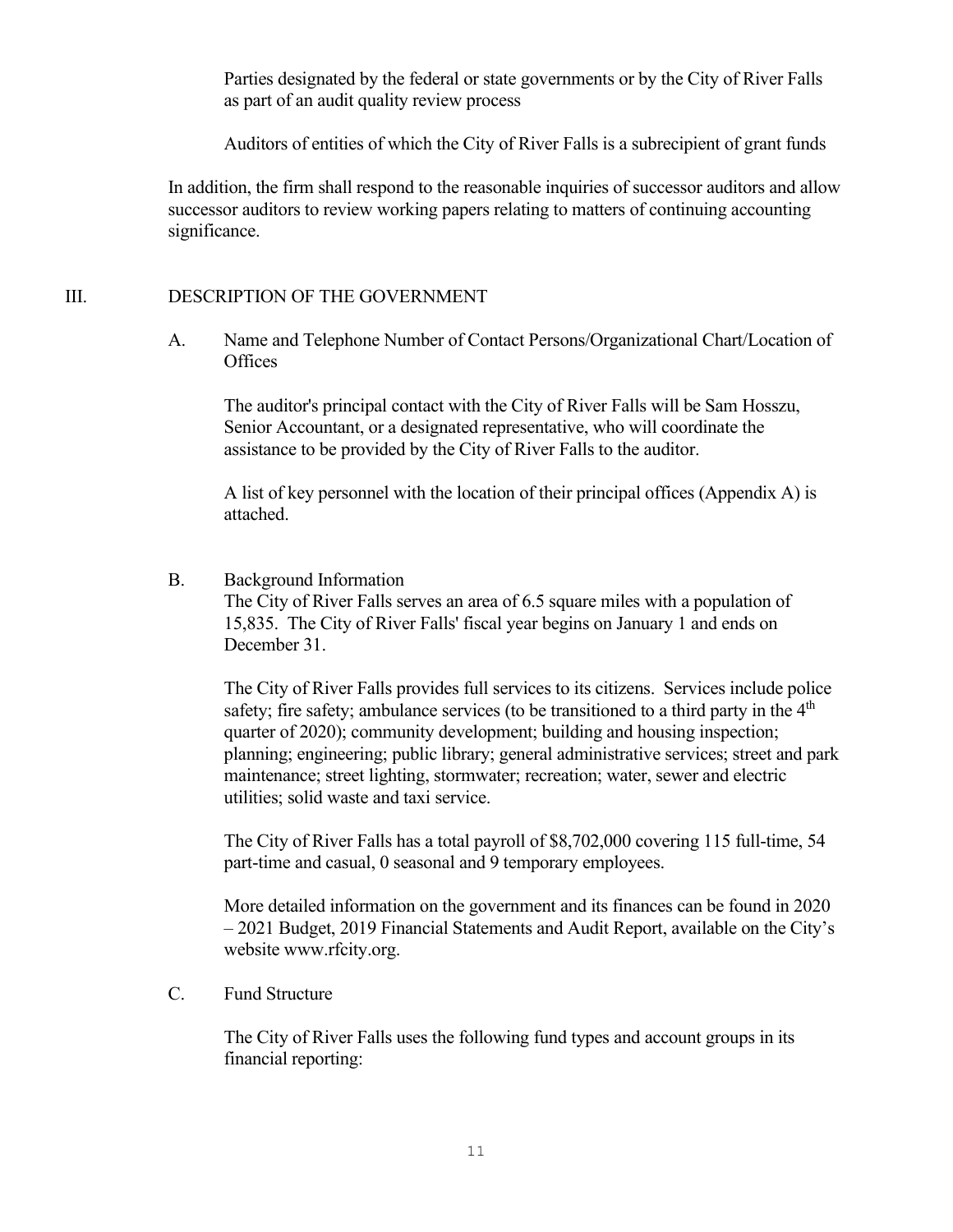|                               | Number With |                             |
|-------------------------------|-------------|-----------------------------|
| Number of                     | Individual  | Legally Adopted             |
| Fund Type/Account Group       | Funds       | <b>Annual Budgets</b>       |
| General Fund                  |             |                             |
| Special Revenue Funds         | 24          | 24                          |
| Debt Service Funds            | 8           | 8                           |
| <b>Capital Projects Funds</b> |             | $\mathcal{D}_{\mathcal{L}}$ |
| <b>Enterprise Funds</b>       |             |                             |
| <b>Internal Service Funds</b> |             | 4                           |
| Tax Agency Fund               |             |                             |

# D. Budgetary Basis of Accounting

The City of River Falls prepares its budgets on a basis consistent with generally accepted accounting principles.

E. Federal and State Financial Assistance

During the fiscal year to be audited, the City of River Falls received the following financial assistance:

| National Criminal History Improvement Program |
|-----------------------------------------------|
|                                               |
|                                               |
|                                               |

#### F. Pension Plans

The City of River Falls participates in the following pension plan:

|                           | Single-Employer<br>Defined Defined |
|---------------------------|------------------------------------|
| Plan                      | Benefit Contrib.                   |
| Wisconsin Retirement Plan | X                                  |

#### G. Component Units

The management of the City of River Falls identified the following component units for inclusion in the City of River Falls financial statements: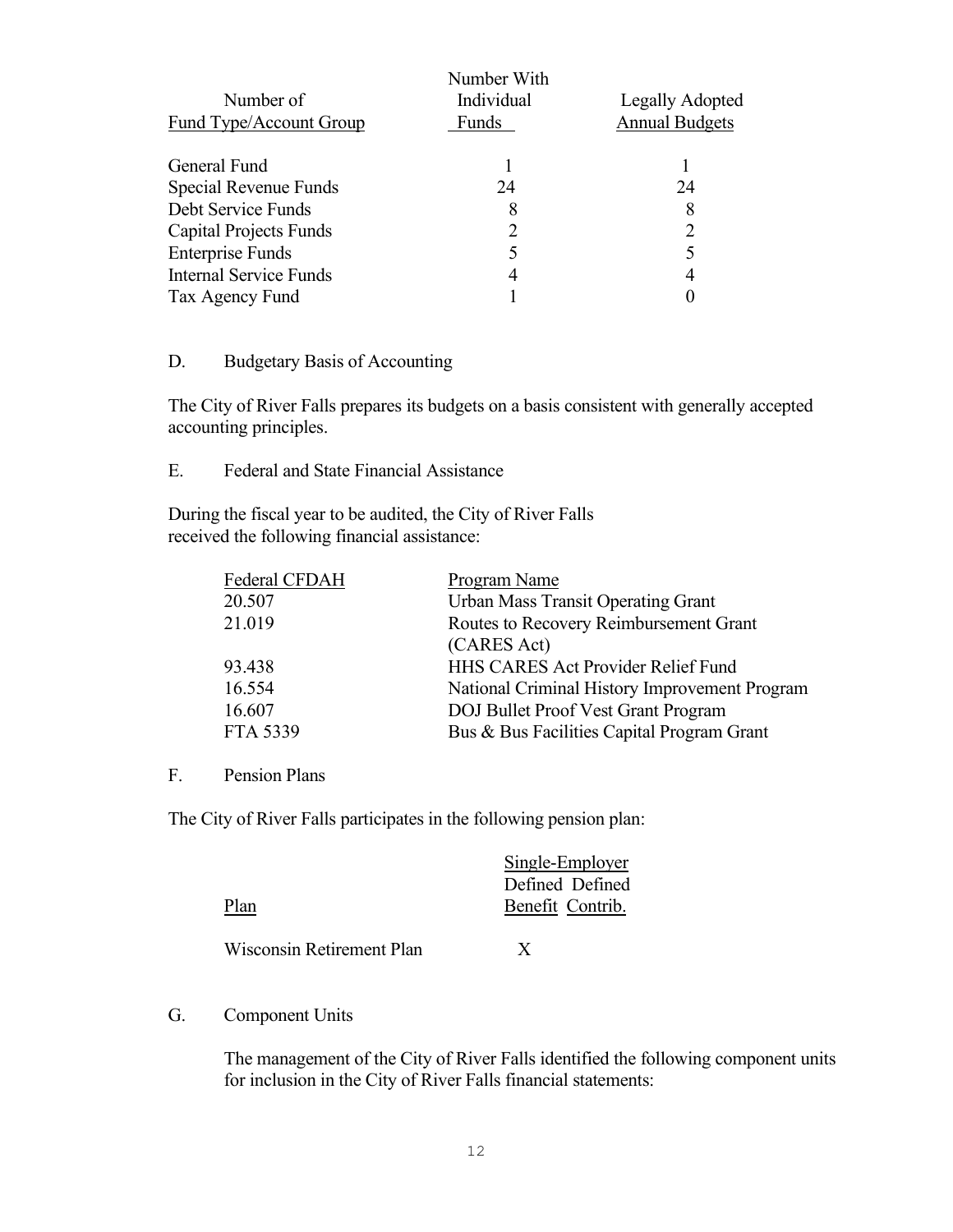#### 1. BUSINESS IMPROVEMENT DISTRICT

Improve vitality of River Falls Business Improvement District, to build communication, attract customers, and enhance the visual and functional qualities of the Business Improvement District.

Contact official:

Joleen Larson, President 502 E Elm Street River Falls, WI 54022 (715) 425-7776

This component unit is to be audited as part of the audit of the City of River Falls' financial statements.

H. Joint Ventures

The City of River Falls participates in a joint venture with other regional municipalities to jointly operate the West Central Wisconsin Biosolids Facility for the treatment, storage, disposal, recycling and/or sale of biosolids.

I. Magnitude of Finance Operations

The finance department is headed by Sarah Karlsson, Finance Director and consists of 7 employees. The principal functions performed and the number of employees assigned to each is as follows:

| Function                | Number of Employees |
|-------------------------|---------------------|
|                         |                     |
| <b>Finance Director</b> |                     |
| Accountants             |                     |
| <b>Account Clerks</b>   |                     |

J. Computer Systems

Hardware

| Type of Equipment         | Number | Make of Equipment |
|---------------------------|--------|-------------------|
| Desktop Computers/laptops | 183    | Dell, various     |
| <b>Servers</b>            | າາ     | Various           |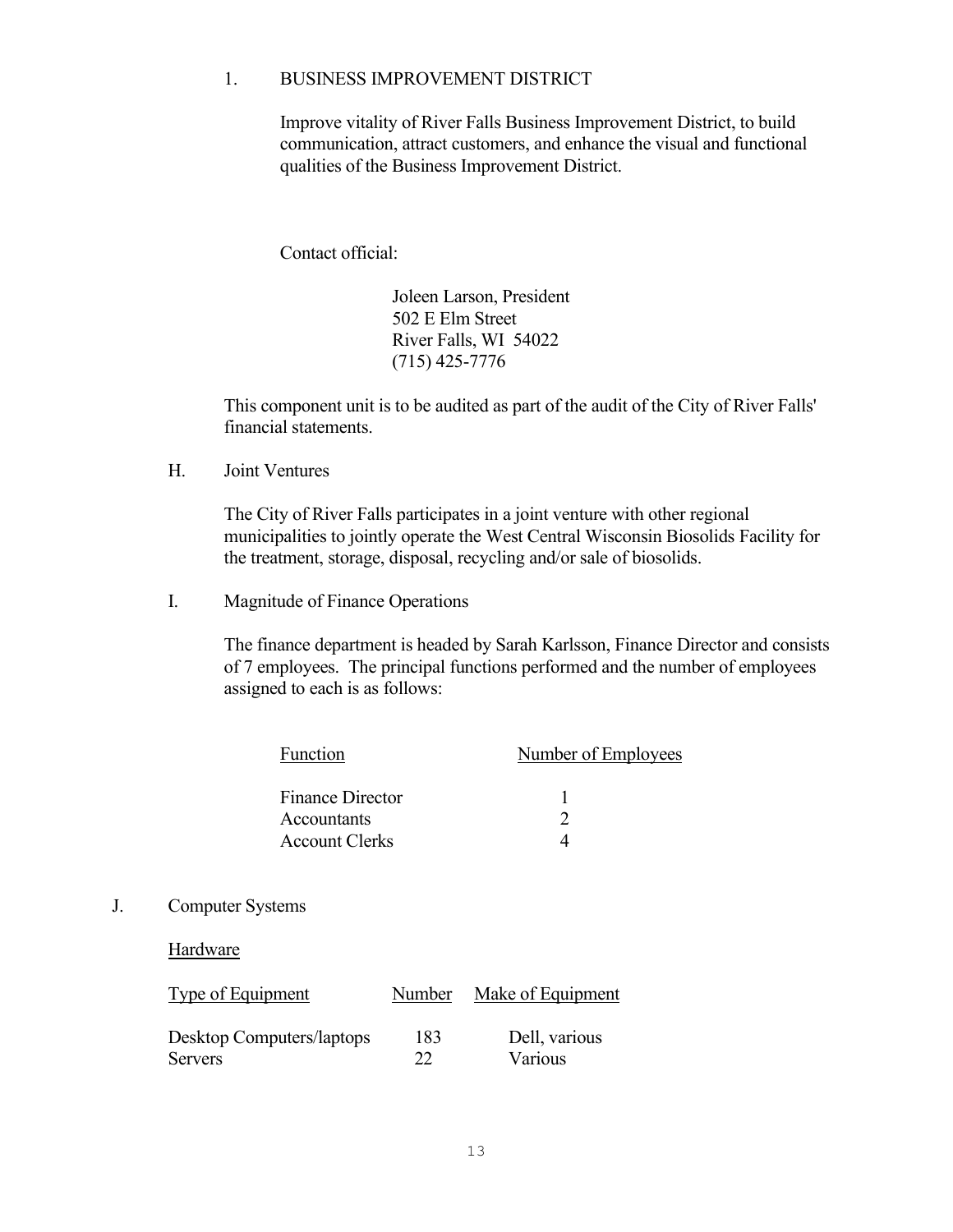#### Software

| Name   | Vendor                      | Major Applications                |
|--------|-----------------------------|-----------------------------------|
| Munis  | <b>Tyler Technologies</b>   | Payroll, Accounts                 |
|        |                             | Payable, General                  |
|        |                             | Ledger, Asset Mgmt                |
|        |                             | Accounts Receivable, Work Orders, |
|        |                             | Project Acctg, Inventory          |
|        | TriTech Records Mgmt System | Police Software                   |
| Clancy | <b>Clancy Systems</b>       | <b>Parking Tickets</b>            |

| TIPSS         | <b>Titan Public Safety</b>          | Municipal Court        |
|---------------|-------------------------------------|------------------------|
| <b>Harris</b> | Wisconsin Public Power              | <b>Utility Billing</b> |
|               | Liberty Liberty Recording Solutions | Police Software        |

#### K. Availability of Prior Audit Reports and Working Papers

Interested proposers who wish to review prior years' audit reports may obtain them from the City's website www.rfcity.org.

#### IV. TIME REQUIREMENTS

#### A. Proposal Calendar

The following is a list of key dates up to and including the date proposals are due to be submitted:

| Request for proposal issued | 09/30/2020 |
|-----------------------------|------------|
| Due date for proposals      | 10/23/2020 |

B. Notification and Contract Dates

| Selected firm notified | 11/30/2020 |
|------------------------|------------|
| Contract date          | 12/15/2020 |

#### C. Date Audit May Commence

The City of River Falls will have all records ready for audit and all management personnel available to meet with the firm's personnel as of 2/26/2021.

D. Schedule for the 2020 Fiscal Year Audit (A similar time schedule will be developed for audits of future fiscal years.)

Each of the following should be completed by the auditor no later than the dates indicated unless mutually agreed upon by the City and the auditor.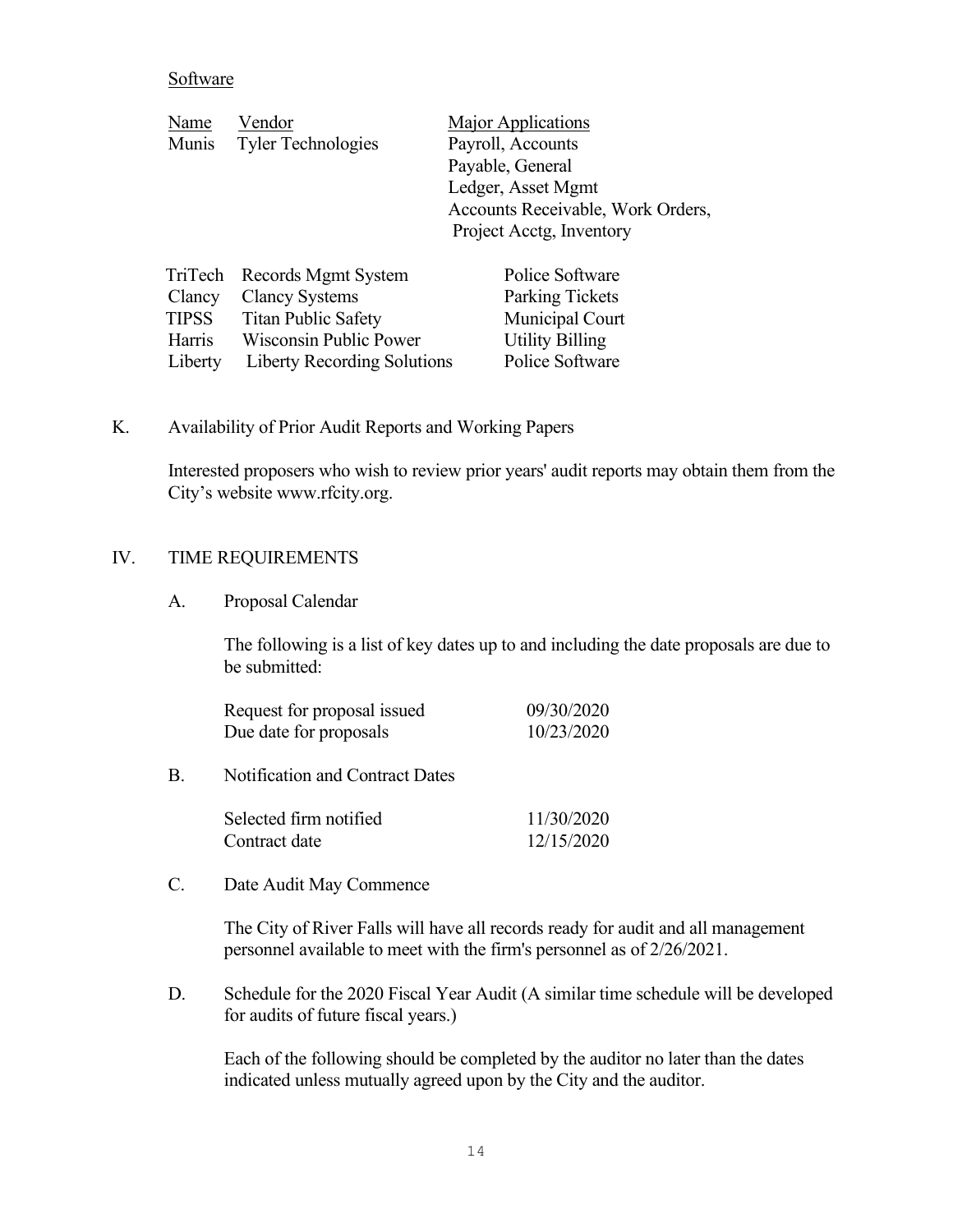1. Detailed Audit Plan

The auditor shall provide City of River Falls by 1/1/2021 both a detailed audit plan and a list of all schedules to be prepared by the City of River Falls.

2. Fieldwork

The auditor shall complete all fieldwork by 3/15/2021 including adjusting entries.

3. Draft Reports

The auditor shall have drafts of the audit report and recommendations to management available for review by the Audit Committee and the chief financial officer by 5/31/2021.

E. Entrance Conferences, Progress Reporting and Exit Conferences (A similar time schedule will be developed for audits of future fiscal years.)

At a minimum, the following conferences should be held by the dates indicated on the schedule:

|                                      | Week of          |
|--------------------------------------|------------------|
| Entrance conference with Finance     |                  |
| Director                             | To be determined |
| Entrance conference with key finance |                  |
| Personnel and management             | To be determined |
| The purpose of this meeting          |                  |
| will be to discuss prior             |                  |
| audit problems and the               |                  |
| interim work to be performed.        |                  |
| This meeting will also be used       |                  |
| to establish overall liaison         |                  |
| for the audit and to make            |                  |
| arrangements for work space and      |                  |
| other needs of the auditor           |                  |
|                                      |                  |
| Commence audit work                  | To be determined |
| Exit conference with Finance         |                  |
| Director and department heads of     |                  |
| key offices or programs              | To be determined |
| The purpose of this meeting          |                  |
| will be to summarize the             |                  |
| results of the field work            |                  |
| and to review significant            |                  |
| findings.                            |                  |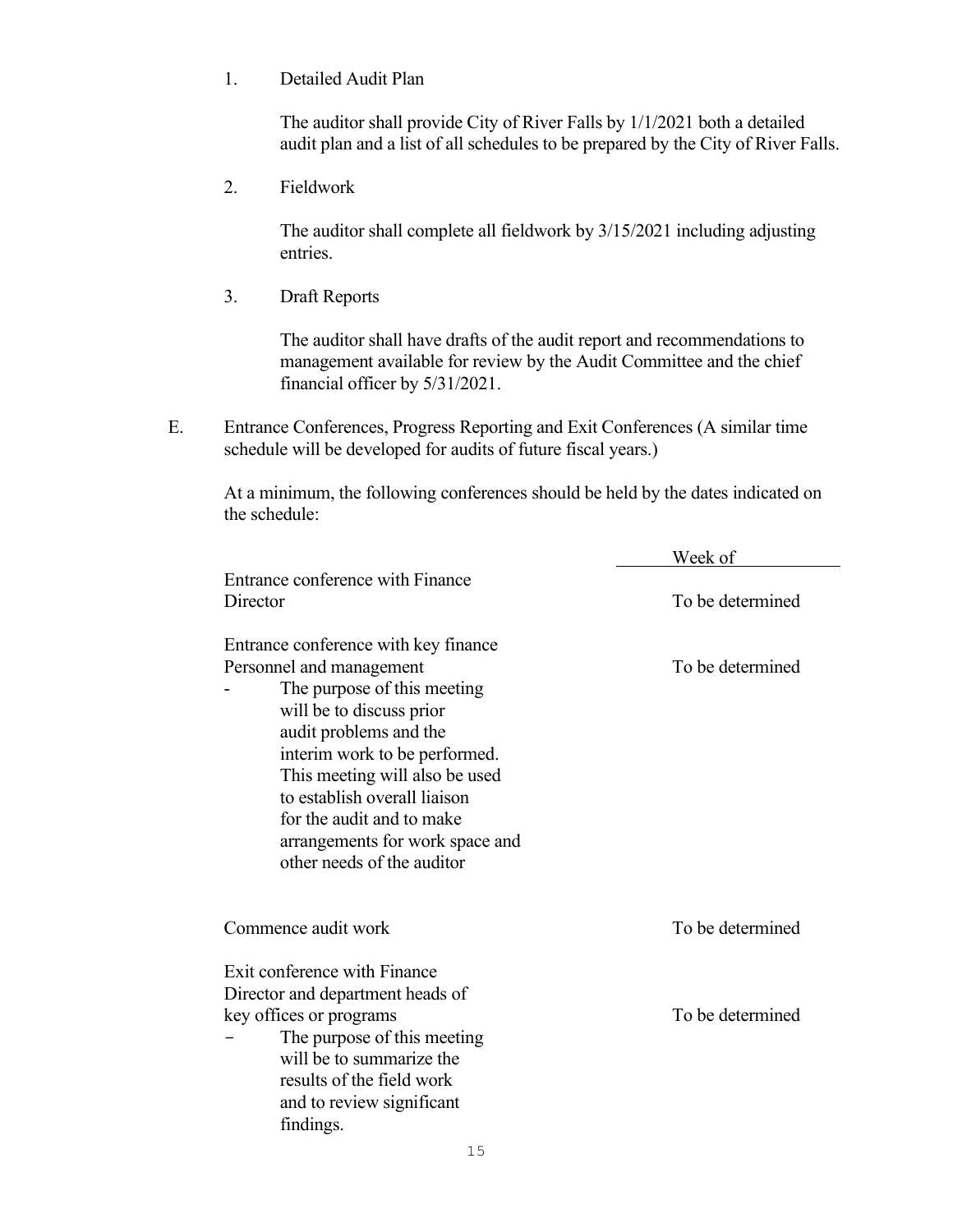# F. Date Final Report is Due

1. The auditor shall provide a draft report, all recommendations, revisions and suggestions for improvement to the Audit Committee by May 31, 2021. A final report, including 15 signed copies shall be delivered to the audit committee by June 30, 2021. Similar schedule is expected for all future years.

The City Staff and the Audit Committee will complete their review of the draft report as expeditiously as possible. It is not expected that this process should exceed two weeks. During that period, the auditor should be available for any meetings that may be necessary to discuss the audit reports.

### V. ASSISTANCE TO BE PROVIDED TO THE AUDITOR AND REPORT PREPARATION

A. Finance Department and Clerical Assistance

The Finance department staff and responsible management personnel will be available during the audit to assist the firm by providing information, documentation and explanations. The preparation of confirmations will be the responsibility of the auditing firm.

B. Statements and Schedules to be prepared by the Staff of the City of River Falls

The staff of City of River Falls will prepare or have available detailed year to date trial balances, balance sheets, statements of revenues, expenditures and changes in fund balances and other necessary schedules at determined by the City and the auditor prior to the audit.

C. Work Area

The City of River Falls will provide the auditor with reasonable work space, desks and chairs. The auditor will also be provided with internet access as well as access to the Munis Software programs.

D. Report Preparation

Report preparation, editing and printing shall be the responsibility of the auditor.

# VI. PROPOSAL REQUIREMENTS

A. General Requirements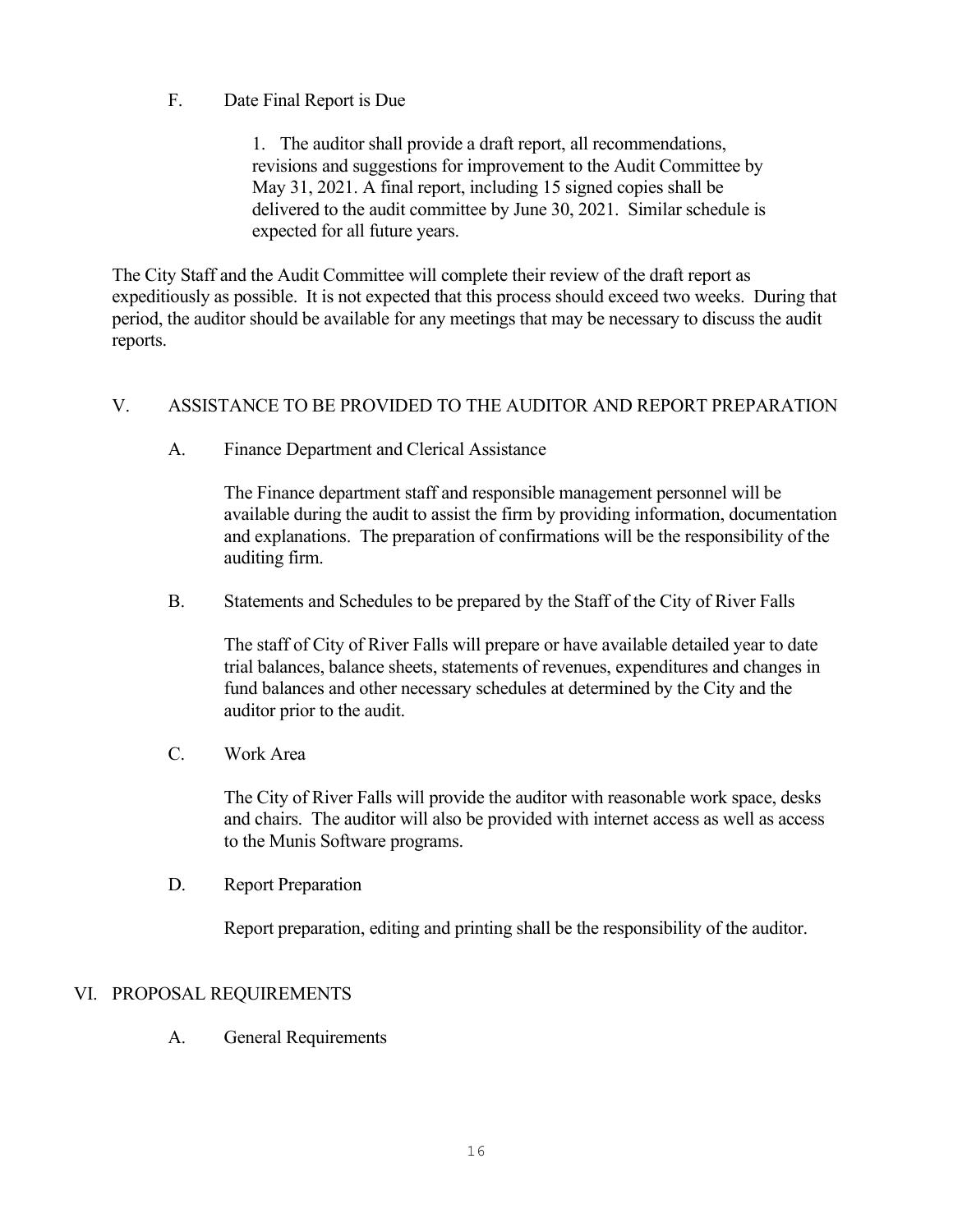1. Inquiries

Inquiries concerning the request for proposals and the subject of the request for proposals must be made to:

> Sam Hosszu, Senior Accountant 222 Lewis Street River Falls, WI 54022 (715) 426-3430

# CONTACT WITH PERSONNEL OF THE CITY OF RIVER FALLS OTHER THAN THE ABOVE NAMED OFFICIAL REGARDING THIS REQUEST FOR PROPOSALS MAY BE GROUNDS FOR ELIMINATION FROM THE SELECTION PROCESS.

2. Submission of Proposals

The following material is required to be received by October 23, 2020 for a proposing firm to be considered:

- a. A master copy (so marked) of a Technical Proposal and 4 copies to include the following:
	- i. Title Page

Title page showing the request for proposals subject; the firm's name; the name, address and telephone number of the contact person; and the date of the proposal.

#### ii. Table of Contents

#### iii. Transmittal Letter

A signed letter of transmittal briefly stating the proposer's understanding of the work to be done, the commitment to perform the work within the time period, a statement why the firm believes it to be best qualified to perform the engagement and a statement that the proposal is a firm and irrevocable offer for Fiscal Year 2020 - 2022.

#### iv. Detailed Proposal

The detailed proposal should follow the order set forth in Section VI B of this request for proposals.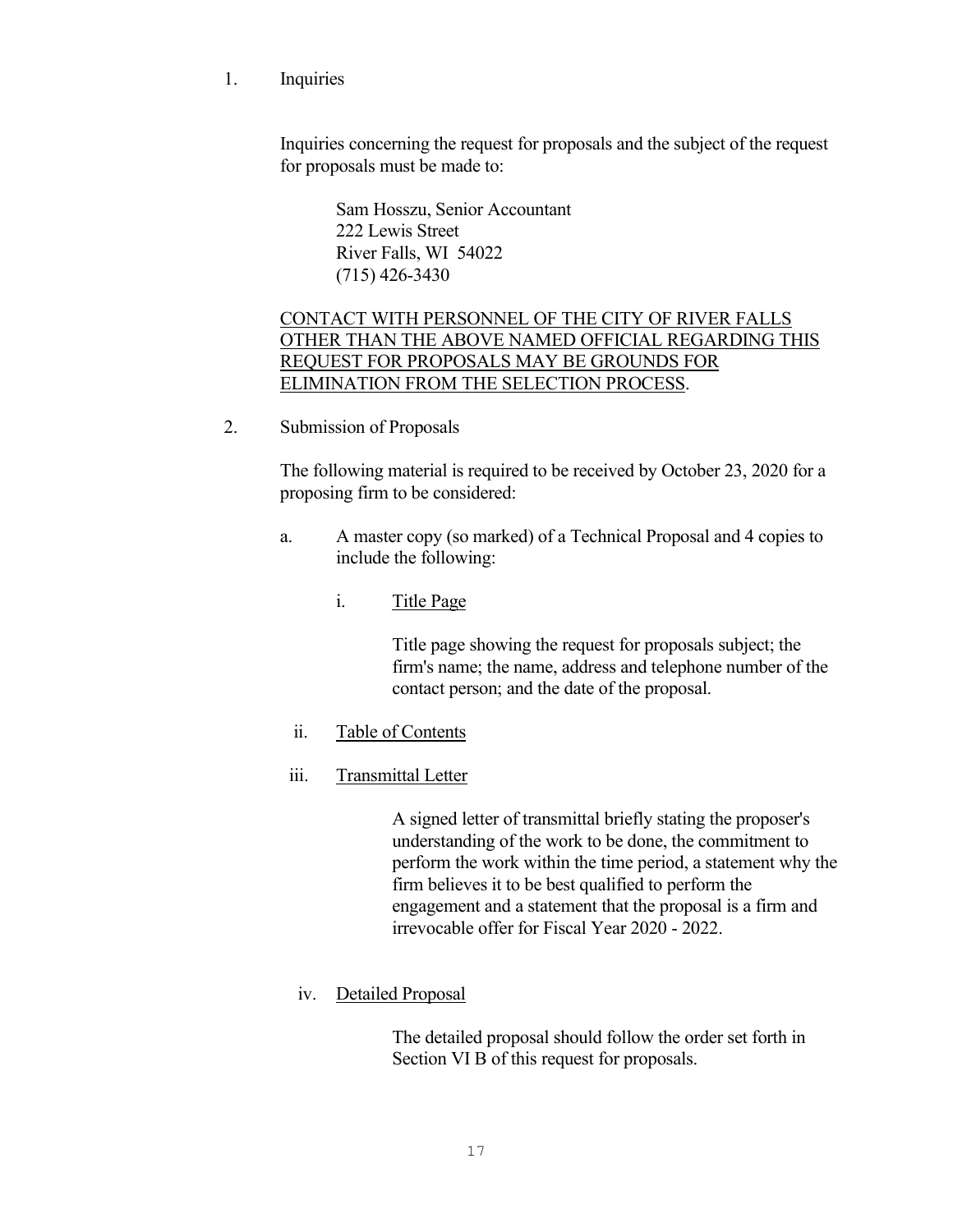- v. Executed copies of Proposer Guarantees and Proposer Warranties, attached to this request for proposal (Appendix B and Appendix C)
- b. The proposer shall submit an original and 4 copies of a dollar cost bid in a separate sealed envelope marked as follows:

# SEALED DOLLAR COST BID PROPOSAL FOR CITY OF RIVER FALLS FOR PROFESSIONAL AUDITING SERVICES September 30, 2020

c. Proposers should send the completed proposal consisting of the two separate envelopes to the following address:

> Diane Odeen, Comptroller City of River Falls Audit Committee 222 Lewis Street River Falls, WI 54022

- B. Technical Proposal
	- 1. General Requirements

The purpose of the Technical Proposal is to demonstrate the qualifications, competence and capacity of the firms seeking to undertake an independent audit of the City of River Falls in conformity with the requirements of this request for proposals. As such, the substance of proposals will carry more weight than their form or manner of presentation. The Technical Proposal should demonstrate the qualifications of the firm and of the particular staff to be assigned to this engagement. It should also specify an audit approach that will meet the request for proposals requirements.

#### THERE SHOULD BE NO DOLLAR UNITS OR TOTAL COSTS INCLUDED IN THE TECHNICAL PROPOSAL DOCUMENT.

The Technical Proposal should address all the points outlined in the request for proposals (excluding any cost information which should only be included in the sealed dollar cost bid). The Proposal should be prepared simply and economically, providing a straightforward, concise description of the proposer's capabilities to satisfy the requirements of the request for proposals. While additional data may be presented, the following subjects,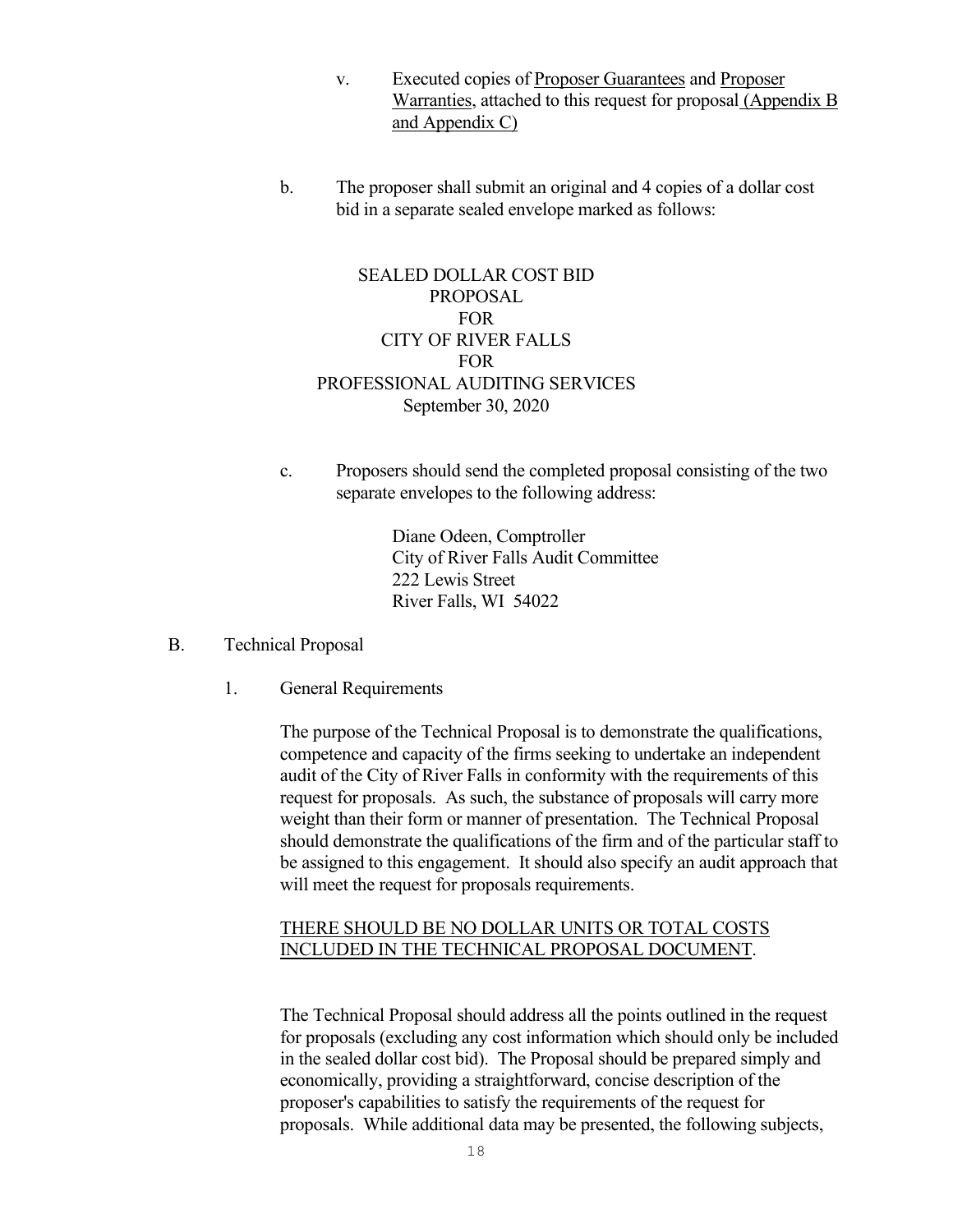items Nos. 2 through 10, must be included. They represent the criteria against which the proposal will be evaluated.

2. Independence

The firm should provide an affirmative statement that is independent of the City of River Falls as defined by [generally accepted auditing standards/the U.S. General Accounting Office's Government Auditing Standards (1988)]

The firm also should provide an affirmative statement that it is independent of all of the component units of the City of River Falls as defined by those same standards.

The firm should also list and describe the firm's (or proposed subcontractors') professional relationships involving the City of River Falls or any of its [agencies or component units/agencies, component units or oversight unit] for the past five (5) years, together with a statement explaining why such relationships do not constitute a conflict of interest relative to performing the proposed audit.

In addition, the firm shall give the City of River Falls written notice of any professional relationships entered into during the period of this agreement.

3. License to Practice in Wisconsin

An affirmative statement should be included that the firm and all assigned key professional staff are properly licensed to practice in Wisconsin.

4. Firm Qualifications and Experience

The proposer should describe how its service philosophy differs from other firms.

The proposer should state the size of the firm, the size of the firm's governmental audit staff, the location of the office from which the work on this engagement is to be performed and the number and nature of the professional staff to be employed in this engagement on a full-time basis and the number and nature of the staff to be so employed on a part-time basis.

If the proposer is a joint venture or consortium, the qualifications of each firm comprising the joint venture or consortium should be separately identified and the firm that is to serve as the principal auditor should be noted, if applicable.

The firm is also required to submit a copy of the report on its most recent external quality control review, with a statement whether that quality control review included a review of specific government engagements.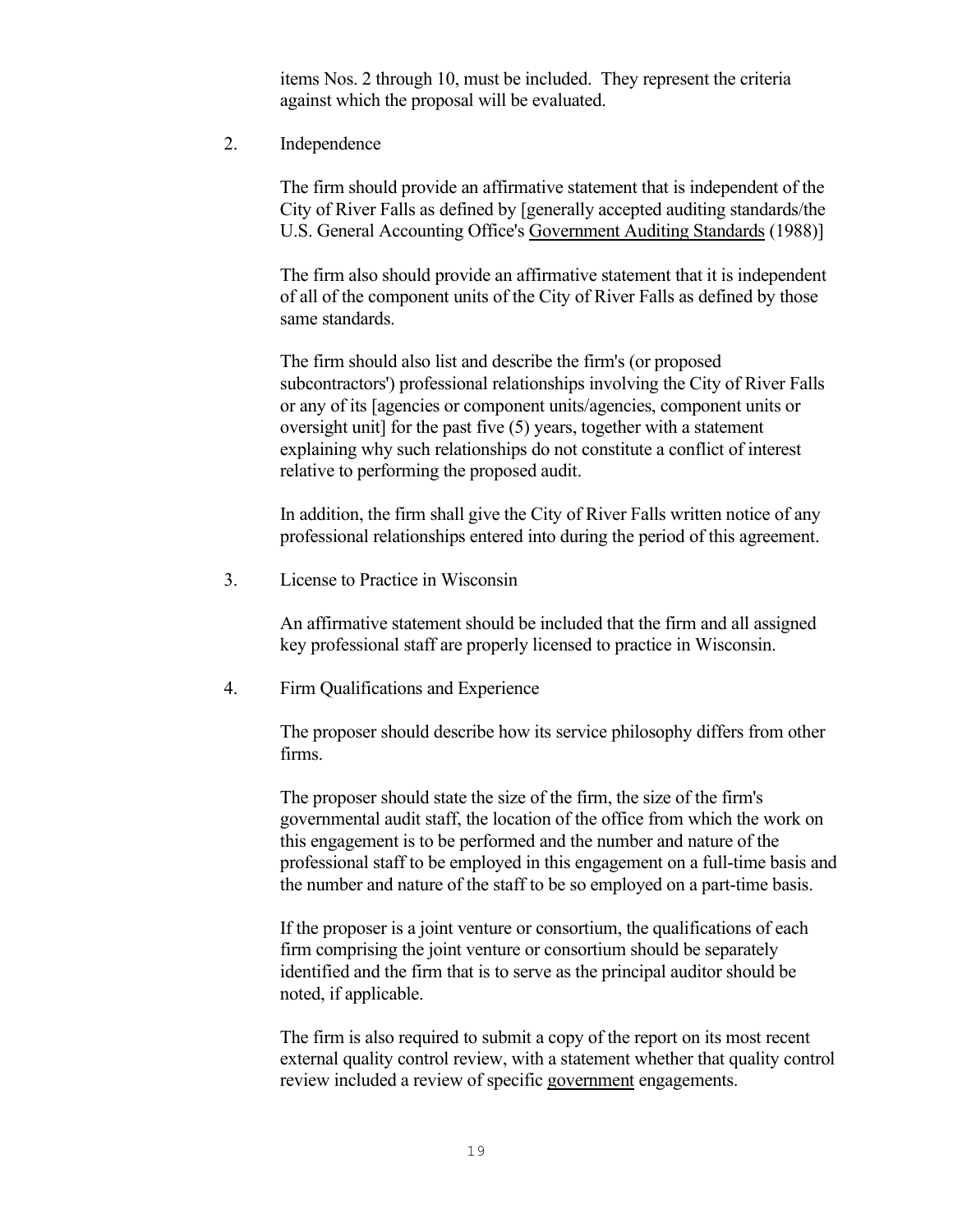The firm shall also provide information on the results of any federal or state desk reviews or field reviews of its audits during the past three (3) years. In addition, the firm shall provide information on the circumstances and status of any disciplinary action taken or pending against the firm during the past three (3) years with state regulatory bodies or professional organizations.

5. Partner, Supervisory and Staff Qualifications and Experience

Identify the principal supervisory and management staff, including engagement partners, managers, other supervisors and specialists, who would be assigned to the engagement. Indicate whether each such person is registered or licensed to practice as a certified public accountant in Wisconsin. Provide information on the government auditing experience of each person, including information on relevant continuing professional education for the past three (3) years and membership in professional organizations relevant to the performance of this audit.

Provide as much information as possible regarding the number, qualifications, experience and training, including relevant continuing professional education, of the specific staff to be assigned to this engagement. Describe the firm's audit staff turnover experience. Indicate how the quality of staff over the term of the agreement will be assured.

Engagement partners, managers, other supervisory staff and specialists may be changed if those personnel leave the firm, are promoted or are assigned to another office. These personnel may also be changed for other reasons with the express prior written permission of the City of River Falls. However, in either case, the City of River Falls retains the right to approve or reject replacements.

Consultants and firm specialists mentioned in response to this request for proposal can only be changed with the express prior written permission of the City of River Falls, which retains the right to approve or reject replacements.

Other audit personnel may be changed at the discretion of the proposer provided that replacements have substantially the same or better qualifications or experience.

6. Prior Engagements with the City of River Falls

List separately all engagements within the last five years, ranked on the basis of total staff hours, for the City of River Falls by type of engagement (i.e., audit, management advisory services, other). Indicate the scope of work, date, engagement partners, total hours, the location of the firm's office from which the engagement was performed, and the name and telephone number of the principal client contact.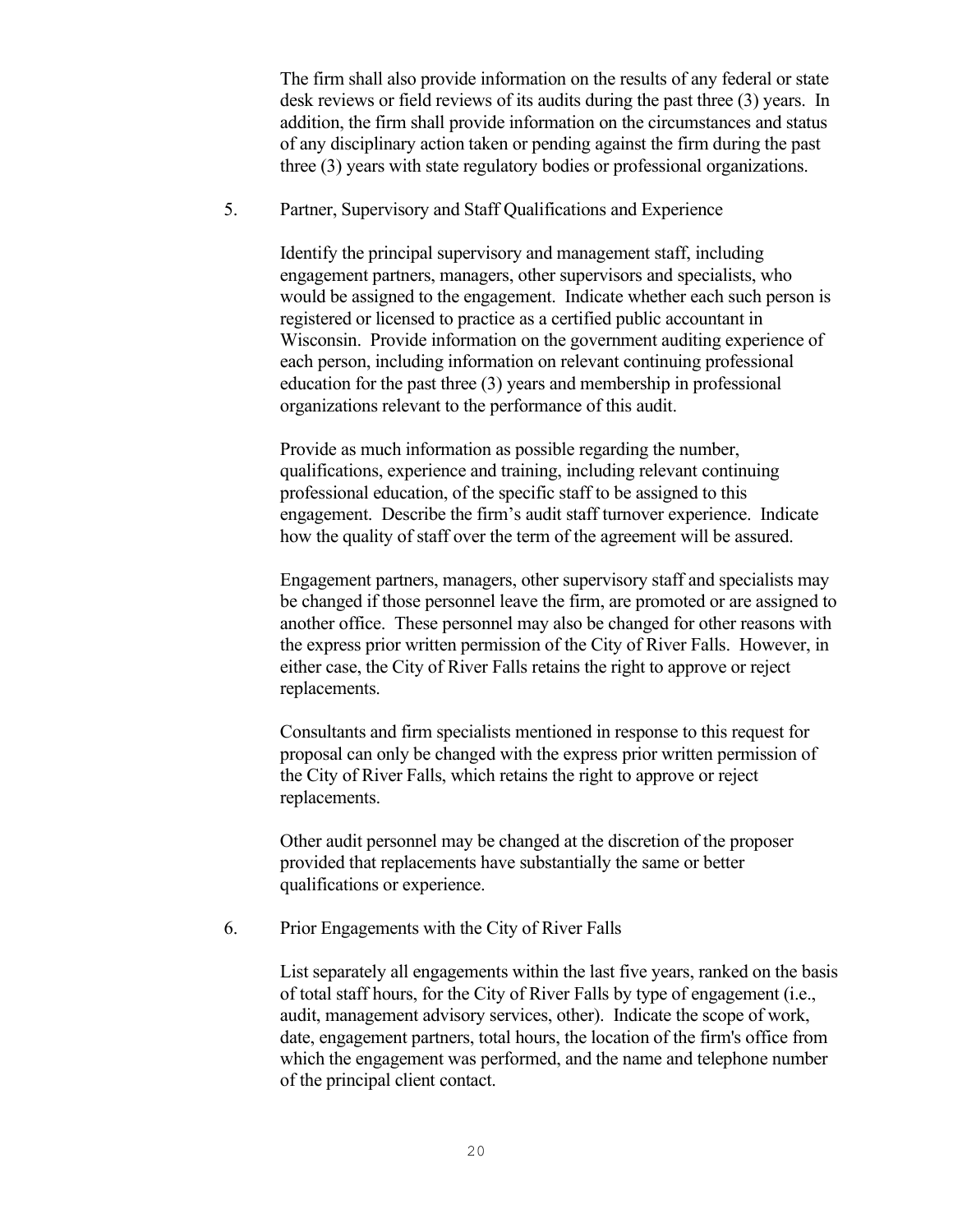7. Similar Engagements with Other Government Entities

For the firm's office that will be assigned responsibility for the audit, list the most significant engagements (maximum - 5) performed in the last five years that are similar to the engagement described in this request for proposal. These engagements should be ranked on the basis of total staff hours. Indicate the scope of work, date, engagement partners, total hours, and the name and telephone number of the principal client contact.

8. Specific Audit Approach

The proposal should set forth a work plan, including an explanation of the audit methodology to be followed, to perform the services required in Section II of this request for proposal. In developing the work plan, reference should be made to such sources of information as City of River Falls' budget and related materials, organizational charts, manuals and programs, and financial and other management information systems.

Proposers will be required to provide the following information on their audit approach:

- a. Proposed segmentation of the engagement
- b. Level of staff and number of hours to be assigned to each proposed segment of the engagement

# NO DOLLARS SHOULD BE INCLUDED IN THE TECHNICAL PROPOSAL

- c. Sample size and the extent to which statistical sampling is to be used in the engagement
- d. Type and extent of analytical procedures to be used in the engagement
- e. Approach to be taken to gain and document an understanding of the City of River Falls' internal control structure
- f. Approach to be taken in determining laws and regulations that will be subject to audit test work
- h. Approach to be taken in drawing audit samples for purposes of tests of compliance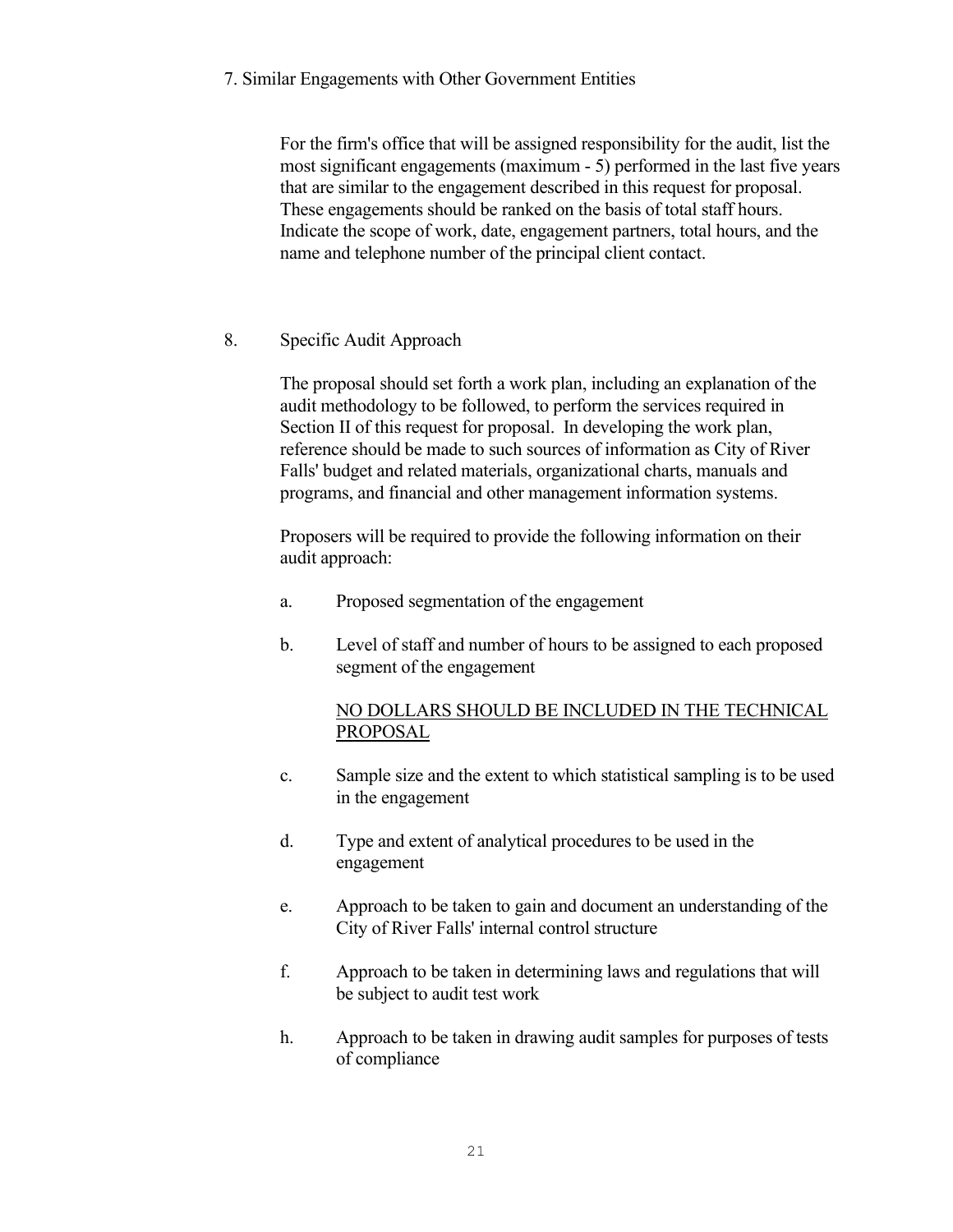9. Identification of Anticipated Potential Audit Problems

The proposal should identify and describe any anticipated potential audit problems, the firm's approach to resolving these problems and any special assistance that will be requested from the City of River Falls.

### 10. Report Format

The proposal should include sample formats for required reports.

#### NO DOLLARS SHOULD BE INCLUDED IN THE TECHNICAL PROPOSAL

#### C. Sealed Dollar Cost Bid

### 1. Total All-Inclusive Maximum Price

The sealed dollar cost bid should contain all pricing information relative to performing the audit engagement as described in this request for proposal. The total all-inclusive maximum price to be bid is to contain all direct and indirect costs including all out-of-pocket expenses.

The City of River Falls will not be responsible for expenses incurred in preparing and submitting the technical proposal or the sealed dollar cost bid. Such costs should not be included in the proposal.

The first page of the sealed dollar cost bid should include the following information:

- a. Name of Firm
- b. Certification that the person signing the proposal is entitled to represent the firm, empowered to submit the bid, and authorized to sign a contract with the City of River Falls.
- c. A Total All-Inclusive Maximum Price for the 2020 2022 audit engagement for all funds. A breakdown of costs per year is required.
- 2. Rates by Partner, Specialist, Supervisory and Staff Level Times Hours Anticipated for Each

The second page of the sealed dollar cost bid should include a schedule of professional fees and expenses, presented in the format provided in the attachment (Appendix D) that supports the total all-inclusive maximum price. The cost of special services described in Section I E of this request for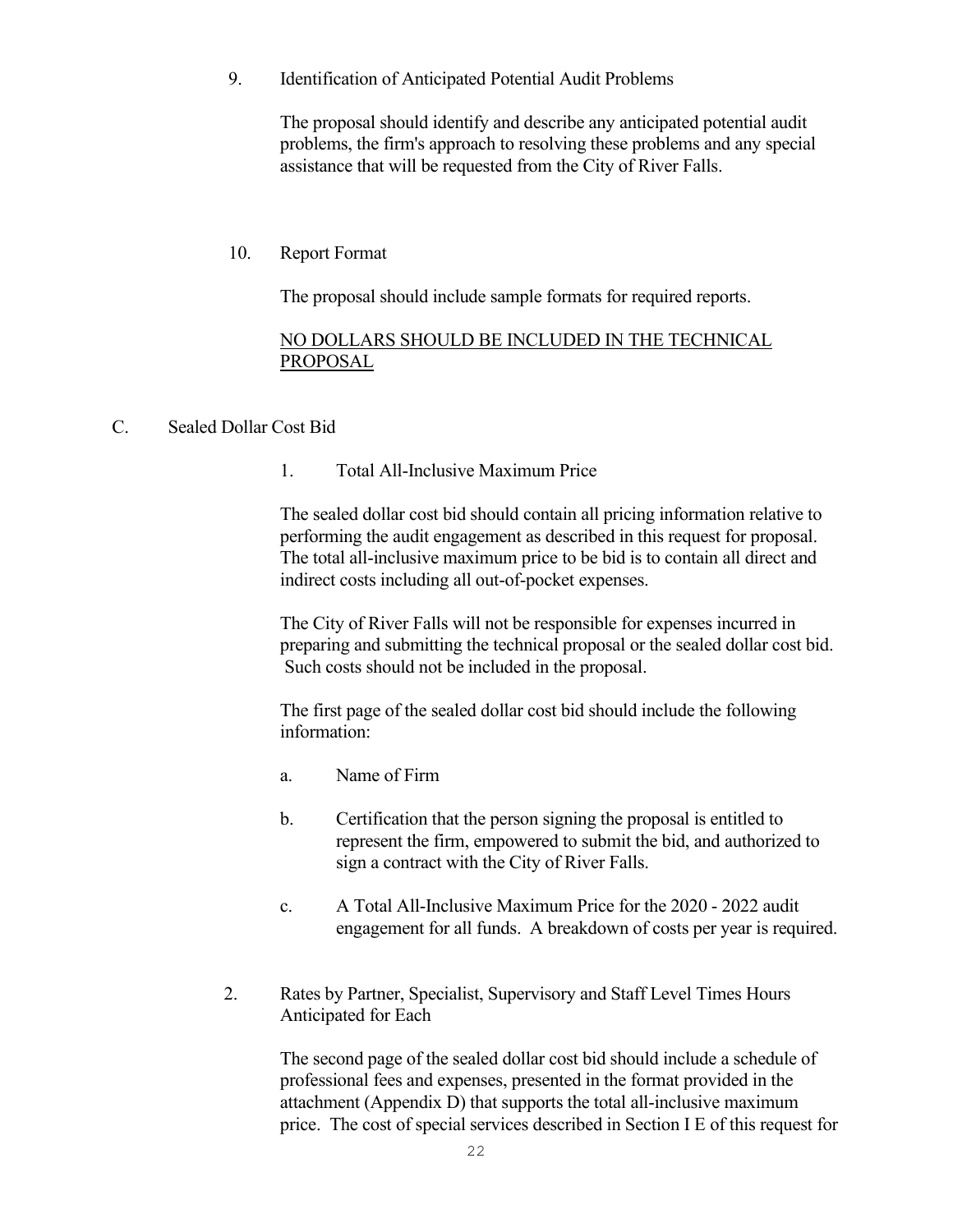proposal should be disclosed as separate components of the total allinclusive maximum price.

3. Out-of-pocket Expenses Included in the Total All-inclusive Maximum Price and Reimbursement Rates

Out-of-pocket expenses for firm personnel (e.g., travel, lodging and subsistence) will be reimbursed at the rates used by the City of River Falls for its employees. All expense reimbursements will be charged against the total all-inclusive maximum price submitted by the firm.

In addition, a statement must be included in the sealed dollar cost bid stating the firm will accept reimbursement for travel, lodging and subsistence at the prevailing City of River Falls rates for its employees.

4. Rates for Additional Professional Services

If it should become necessary for City of River Falls to request the auditor to render any additional services to either supplement the services requested in this RFP or to perform additional work as a result of the specific recommendations included in any report issued on this engagement, then such additional work shall be performed only if set forth in an addendum to the contract between City of River Falls and the firm. Any such additional work agreed to between City of River Falls and the firm shall be performed at the same rates set forth in the schedule of fees and expenses included in the sealed dollar cost bid.

5. Manner of Payment

Progress payments will be made on the basis of hours of work completed during the course of the engagement and out-of-pocket expenses incurred in accordance with the firm's dollar cost bid proposal. Interim billing shall cover a period of not less than a calendar month. Ten percent (10%) will be withheld from each billing pending delivery of the firm's final reports.

#### VII. EVALUATION PROCEDURES

A. Audit Committee

Proposals submitted will be evaluated by a four member Audit Committee.

B. Review of Proposals

The Audit Committee will use a point formula during the review process to score proposals. Each member of the Audit Committee will first score each technical proposal by each of the criteria described in Section VII C below. The full Audit Committee will then convene to review and discuss these evaluations and to combine the individual scores to arrive at a composite technical score for each firm.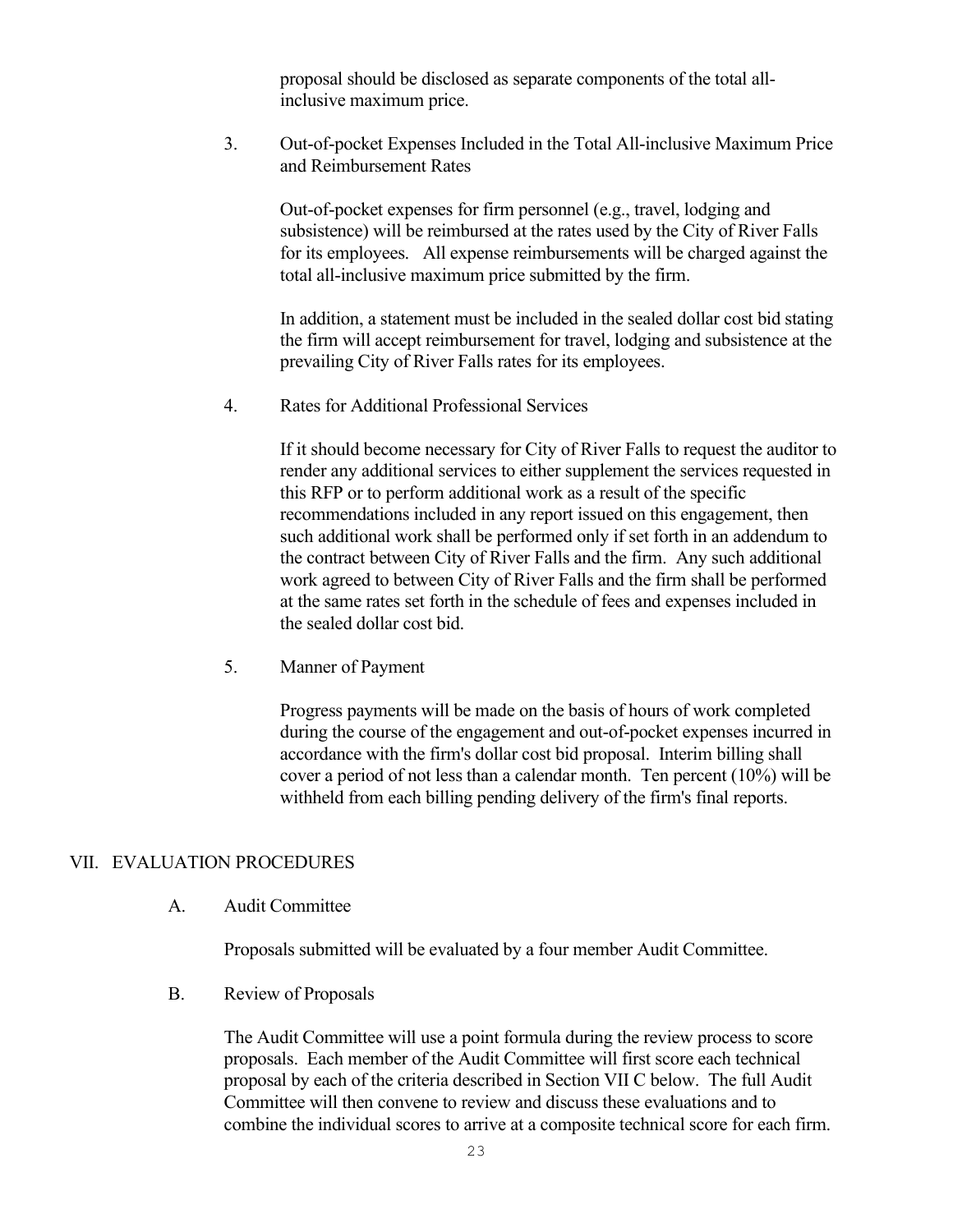At this point, firms with an unacceptably low technical score will be eliminated from further consideration.

After the composite technical score for each firm has been established, the sealed dollar cost bid will be opened and additional points will be added to the technical score based on the price bid. The maximum score for price will be assigned to the firm offering the lowest total all-inclusive maximum price. Appropriate fractional scores will be assigned to other proposers.

The City of River Falls reserves the right to retain all proposals submitted and use any idea in a proposal regardless of whether that proposal is selected.

#### C. Evaluation Criteria

Proposals will be evaluated using three sets of criteria. Firms meeting the mandatory criteria will have their proposals evaluated and scored for both technical qualifications and price. The following represent the principal selection criteria which will be considered during the evaluation process.

- 1. Mandatory Elements
	- a. The audit firm is independent and licensed to practice in Wisconsin
	- b. The firm has no conflict of interest with regard to any other work performed by the firm for the City of River Falls
	- c. The firm adheres to the instructions in this request for proposal on preparing and submitting the proposal
	- d. The firm submits a copy of its last external quality control review report and the firm has a record of quality audit work.
- 2. Technical Quality: (Maximum Points -80)
	- a. Expertise and Experience (maximum points -50)
		- (1) The firm's past experience and performance on comparable government engagements
		- (2) The quality of the firm's professional personnel to be assigned to the engagement and the quality of the firm's management support personnel to be available for technical consultation
	- b. Audit Approach (Maximum points -30)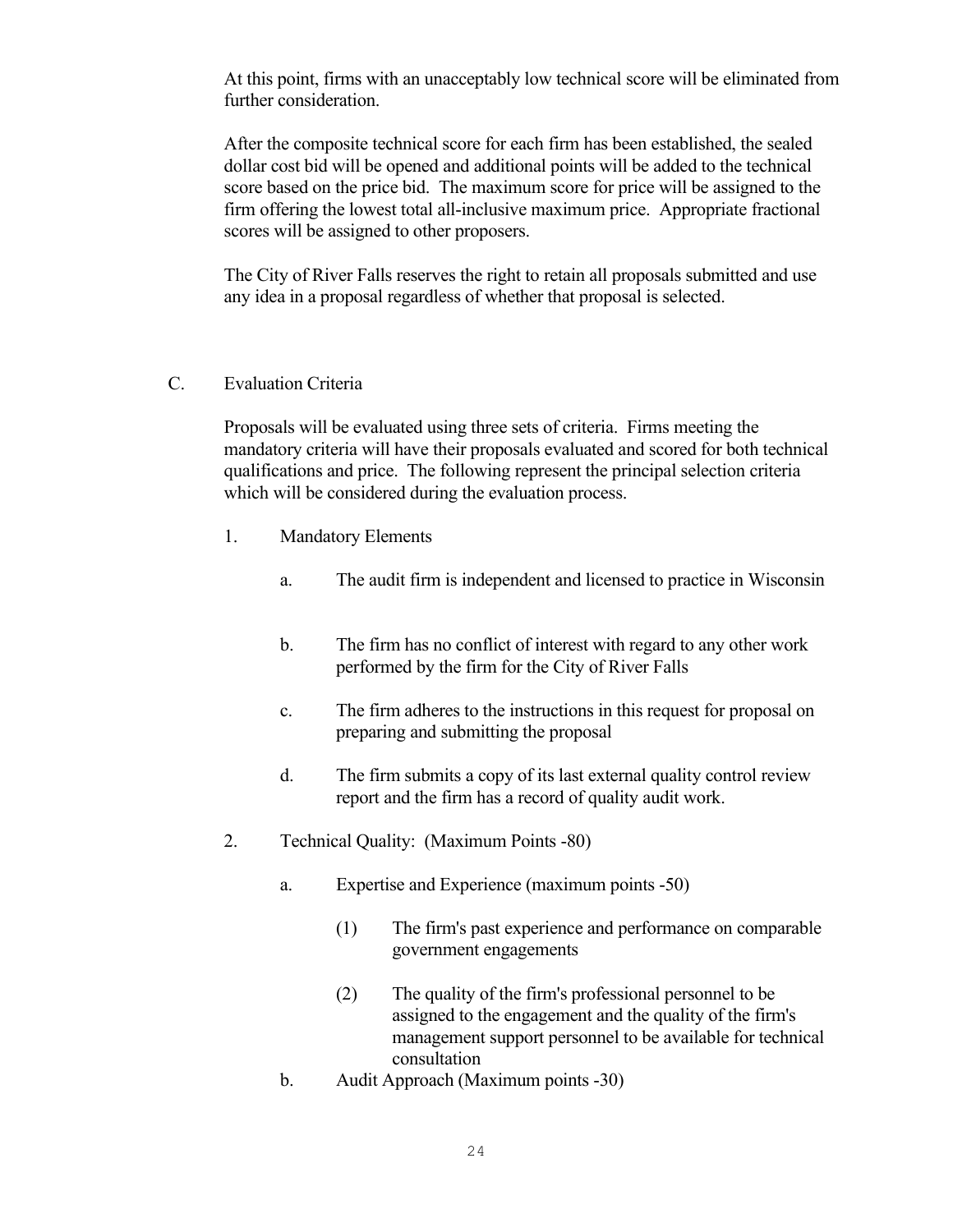- (1) Adequacy of proposed staffing plan for various segments of the engagement
- (2) Adequacy of sampling techniques
- (3) Adequacy of analytical procedures
- 3. Price: (Maximum Points -20)

# COST WILL NOT BE THE PRIMARY FACTOR IN THE SELECTION OF AN AUDIT FIRM

D. Oral Presentations

During the evaluation process, the Audit Committee may, at its discretion, request any one or all firms to make oral presentations. Such presentations will provide firms with an opportunity to answer any questions the Audit Committee may have on a firm's proposal. Not all firms may be asked to make such oral presentations.

E. Final Selection

The River Falls City Council will select a firm based upon the recommendation of the Audit Committee.

It is anticipated that a firm will be selected by November 30, 2020. Following notification of the firm selected, it is expected a contract will be executed between both parties by December 15, 2020.

F. Right to Reject Proposals

Submission of a proposal indicates acceptance by the firm of the conditions contained in this request for proposal unless clearly and specifically noted in the proposal submitted and confirmed in the contract between the City of River Falls and the firm selected.

The City of River Falls reserves the right without prejudice to reject any or all proposals.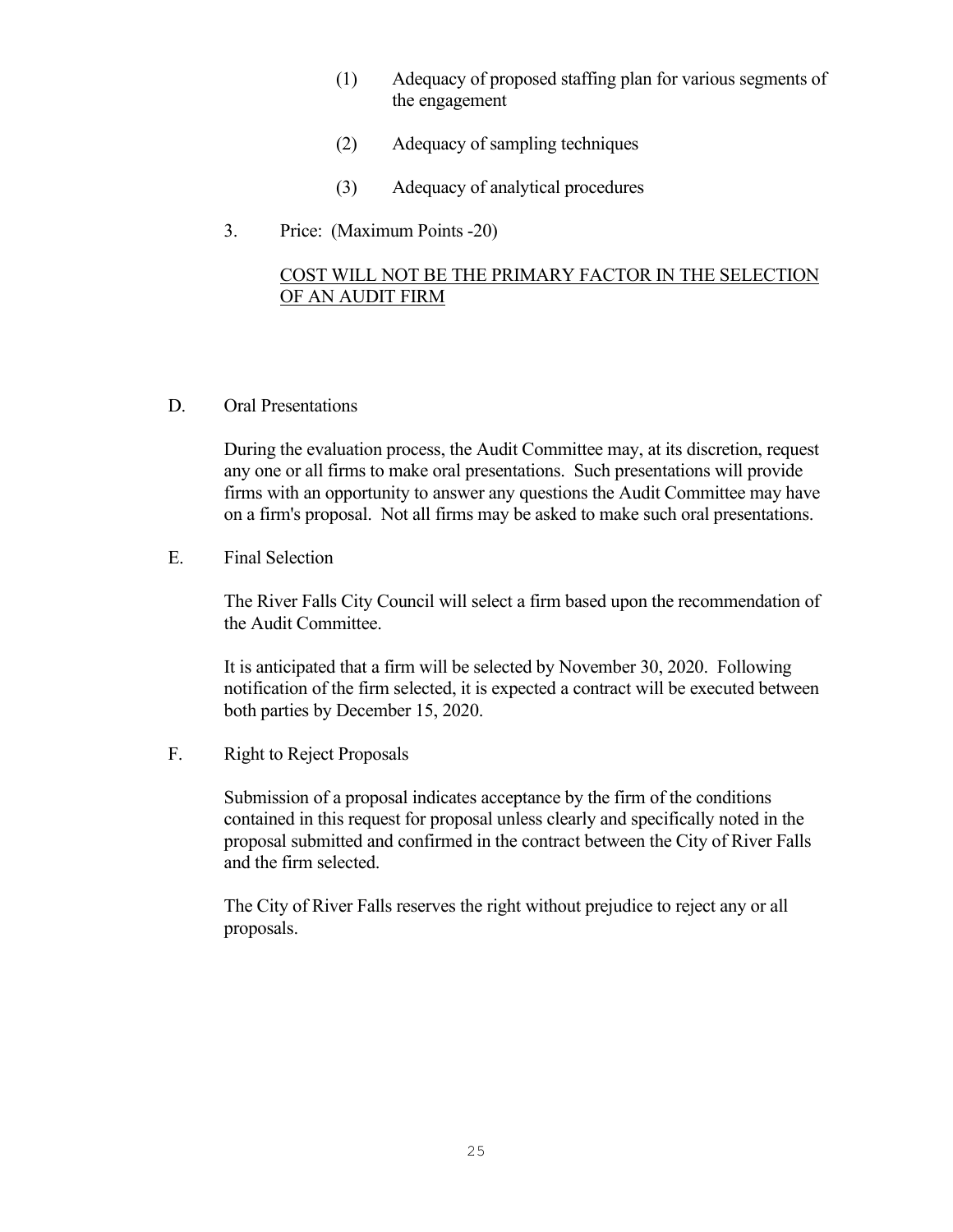# **APPENDICES**

- A. List of Key Officials, Office Locations and Telephone Numbers
- B. Proposer Guarantees
- C. Proposer Warranties
- D. Format for Schedule of Professional Fees and Expenses to Support the Total Allinclusive Maximum Price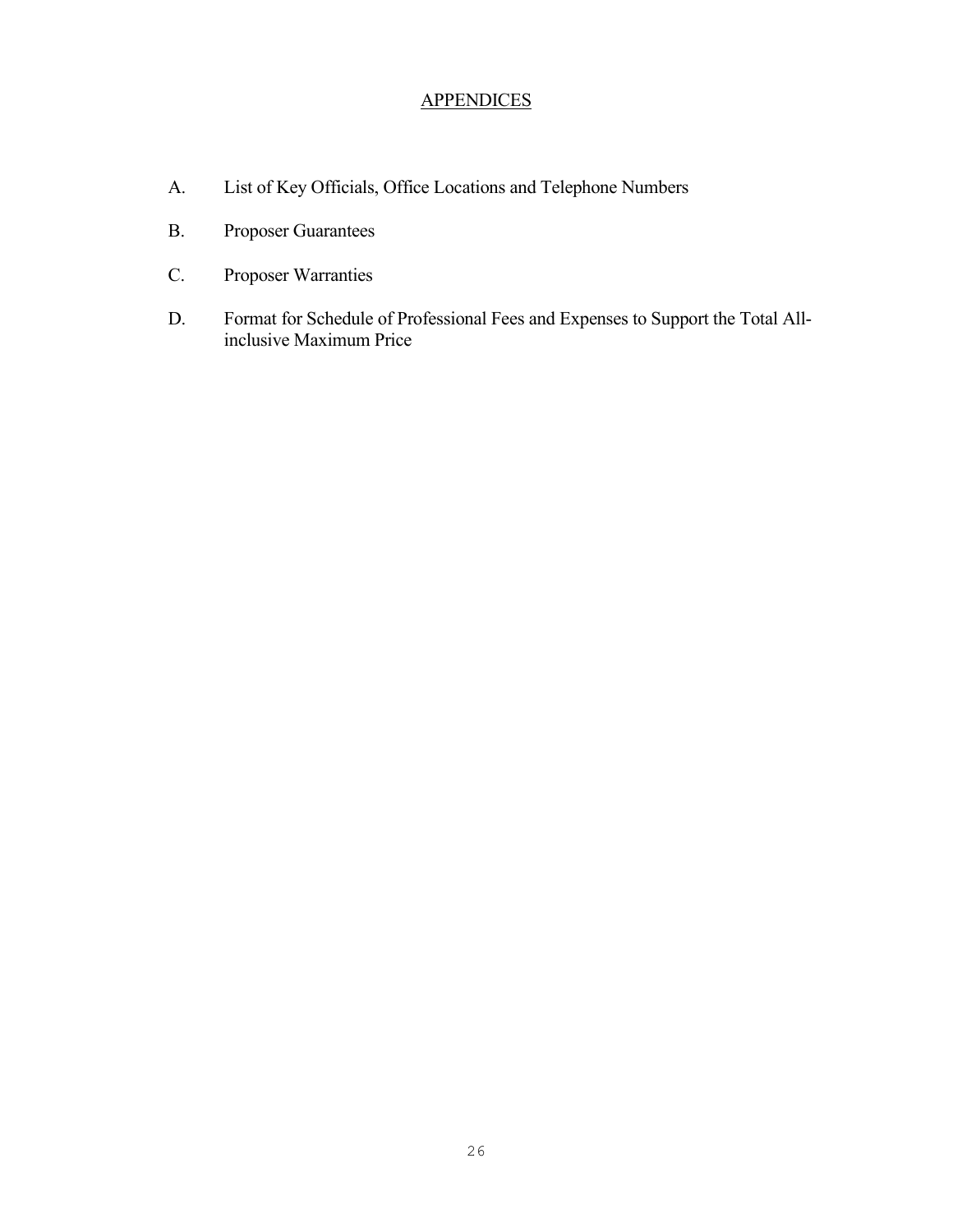# APPENDIX A

# LIST OF KEY PERSONNEL, OFFICE LOCATIONS AND TELEPHONE NUMBER

| Name and Title<br>Dan Toland<br>Mayor                      | Location of Office<br>222 Lewis St, River Falls, WI | Telephone<br>$(715)$ 425-0900 |
|------------------------------------------------------------|-----------------------------------------------------|-------------------------------|
| Diane Odeen<br>Comptroller                                 | 222 Lewis St, River Falls, WI                       | $(715)$ 425-0900              |
| Scot Simpson<br>City Administrator                         | 222 Lewis St, River Falls, WI                       | $(715)$ 425-0900              |
| <b>Jason Stroud</b><br><b>Assistant City Administrator</b> | 222 Lewis St, River Falls, WI                       | $(715)$ 425-0900              |
| Gordon Young<br>Chief of Police                            | 125 E Elm St, River Falls, WI                       | $(715)$ 425-0909              |
| Sarah Karlsson<br><b>Finance Director</b>                  | 222 Lewis St, River Falls, WI                       | $(715)$ 425-0900              |
| Amy White<br>City Clerk                                    | 222 Lewis St, River Falls, WI                       | $(715)$ 425-0900              |
| Amy Peterson<br><b>Community Development Director</b>      | 222 Lewis St, River Falls, WI                       | $(715)$ 425-0900              |
| Kevin Westhuis<br><b>Utility Director</b>                  | 222 Lewis St, River Falls, WI                       | $(715)$ 425-0906              |
| Crystal Raleigh<br>City Engineer                           | 222 Lewis St, River Falls, WI                       | $(715)$ 425-0900              |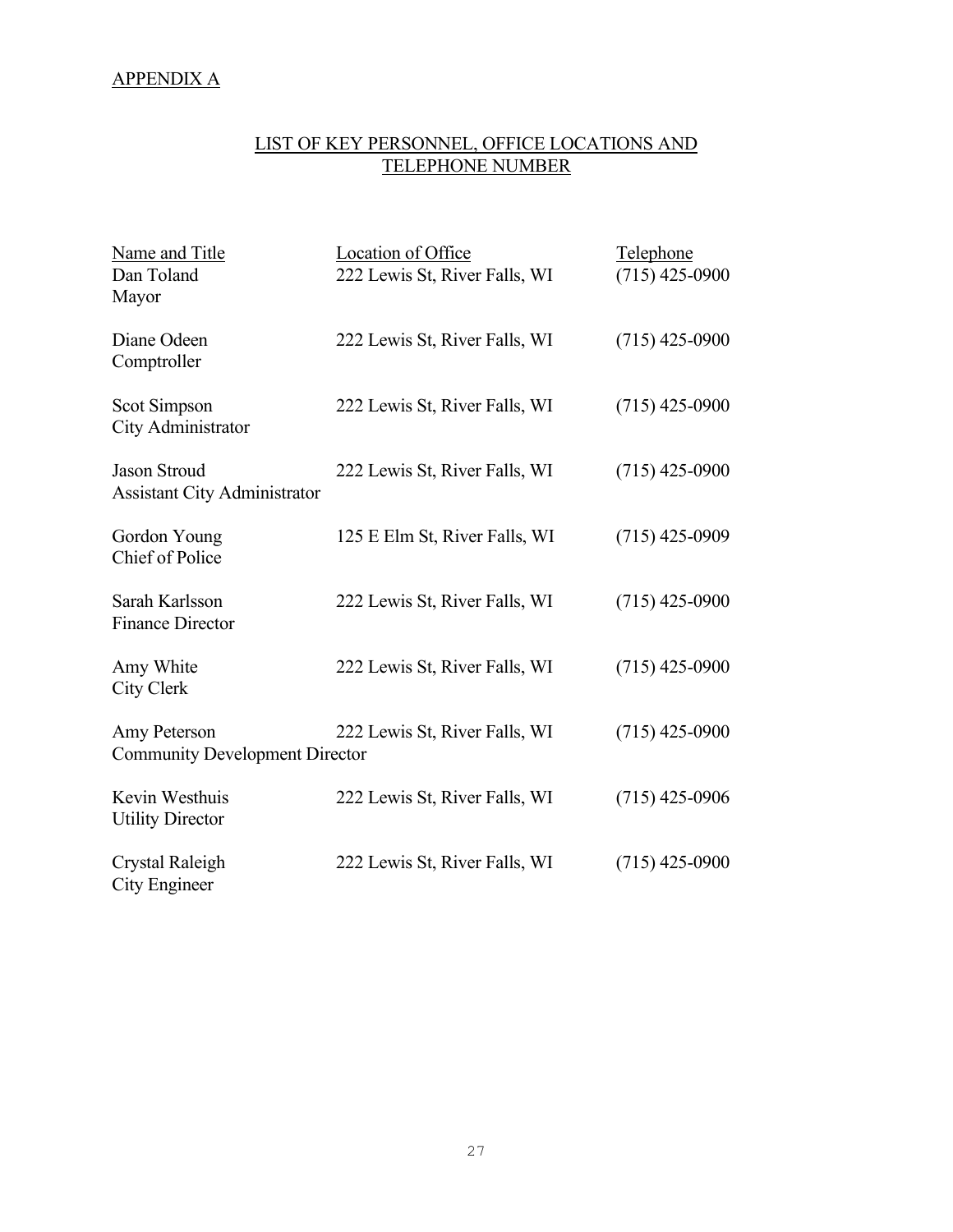# APPENDIX B

# PROPOSER GUARANTEES

I. The proposer certifies it can and will provide and make available, as a minimum, all services set forth in Section II, Nature of Services Required.

| Signature of Official: <u>contract and the set of the set of official</u> |  |
|---------------------------------------------------------------------------|--|
|                                                                           |  |
|                                                                           |  |
| Firm:<br><u> 1989 - Andrea State Barbara, política establece</u>          |  |
| Date:                                                                     |  |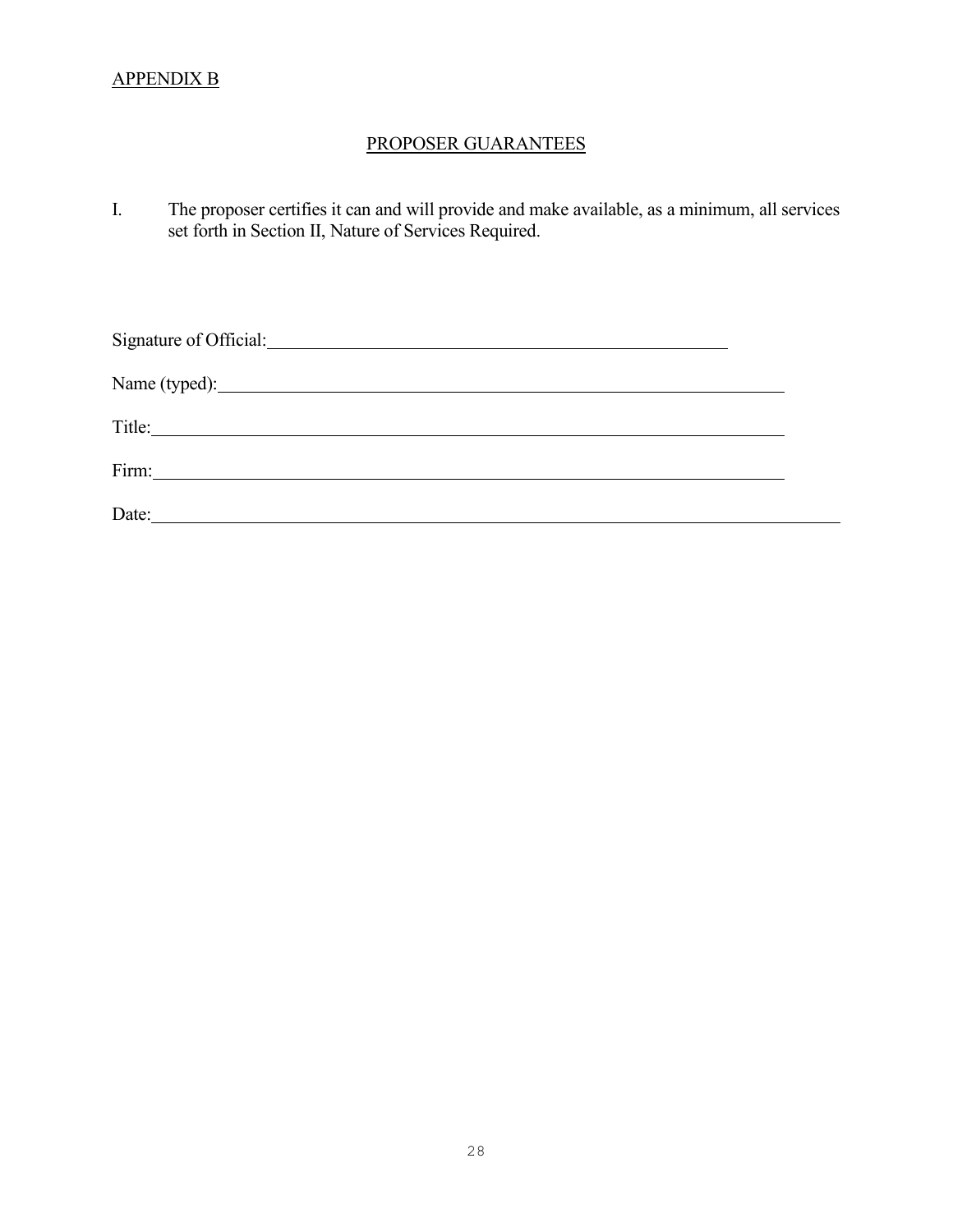# APPENDIX C

#### PROPOSER WARRANTIES

- A. Proposer warrants that it is willing and able to comply with State of Wisconsin laws with respect to foreign (non-state of Wisconsin) corporations.
- B. Proposer warrants that it is willing and able to obtain an errors and omissions insurance policy providing a prudent amount of coverage for the willful or negligent acts, or omissions of any officers, employees or agents thereof.
- C. Proposer warrants that it will not delegate or subcontract its responsibilities under an agreement without the prior written permission of the City of River Falls.
- D. Proposer warrants that all information provided by it in connection with this proposal is true and accurate.

| Name (typed): |  |
|---------------|--|
|               |  |
|               |  |
| Date:         |  |